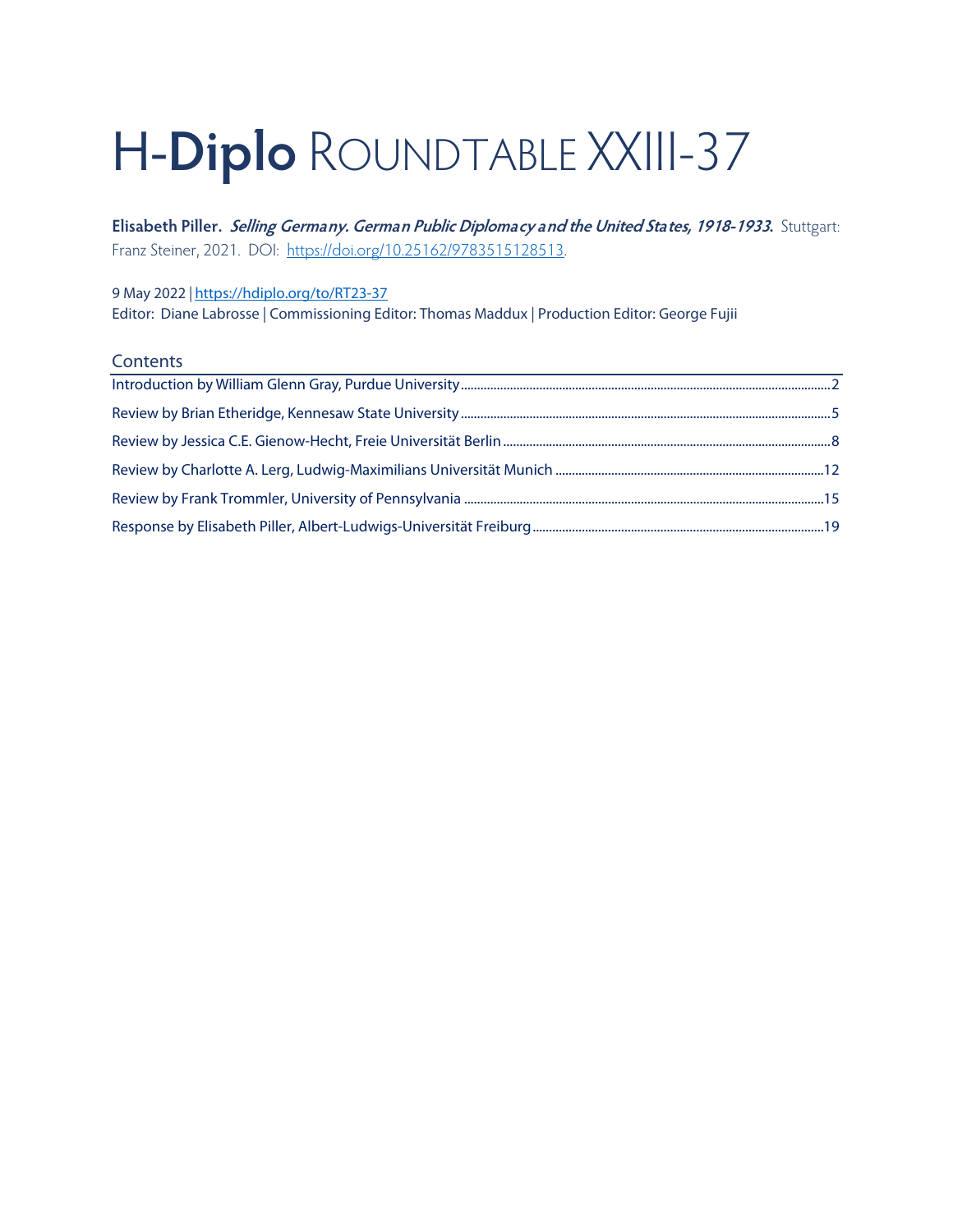# Introduction by William Glenn Gray, Purdue University

<span id="page-1-0"></span>Over the past decade, the international history of the interwar years has crackled with excitement. Daniel Gorman charted the "emergence of international society"; Patricia Clavin explored the League of Nations' economic legacy; Oona Hathaway and Scott Shapiro revisited the Kellogg-Briand Pact; and Julia Irwin presented the American Red Cross as a harbinger of "humanitarian awakening."[1](#page-1-1) Today one can scarcely imagine the diplomacy of the 1920s without considering the economists, jurists, nurses, and athletes who populate these landmark studies. We should also remember the professors and travel agents, as Elisabeth Piller explains in her pathbreaking work on interwar cultural diplomacy. The present roundtable features expert and well-considered reviews of Piller's first monograph, *Selling Weimar*, a revised version of her 2017 dissertation.<sup>[2](#page-1-2)</sup>

All four reviewers agree that Piller's book breaks significant new ground, giving contours to a period in German cultural diplomacy that has drawn remarkably little attention. As Brian Etheridge observes, the cultural policies of Wilhelmine Germany (1888-1918) and the Third Reich (1933-1945) toward the United States are relatively well-studied – with the scholarship emphasizing a certain German ponderousness or malevolence.<sup>[3](#page-1-3)</sup> Piller's story is more positive in tone: she finds that the Weimar Republic (1918-1933) successfully implemented strategies to enhance Germany's public image in the United States.

How did Weimar Germany make up lost ground in the 1920s following the cultural debacle of World War I? Piller stresses the centrality of Berlin's Foreign Office, and in particular the Cultural Department established in 1919/20. Reviewer Frank Trommler is skeptical, wondering how "the most conservative and anti-democratic arm of the German government" deserves this credit. Charlotte Lerg sees more nuance in Piller's argument: German diplomats wisely kept a low profile while nurturing "a loose group of upper middle-class, educated, mostly male members of the elite who re-envisioned German foreign policy along cultural parameters." By refraining from huffy table-pounding and instead engaging quietly with receptive audiences – German-Americans, college professors, and American tourists – Weimar's representatives were all the more effective in advancing revisionist aims.

Trommler acknowledges that Piller's work has expanded beyond previous institutional histories of well-known cultural organizations, ranging from the Carl Schurz Society to the Academic Exchange Service (later known as DAAD). "No comparably comprehensive study of Weimar's cultural relations with the United States exists," Trommler affirms. He is less certain whether Piller's discussion of tourism – her "most original chapter" – falls under the rubric of public diplomacy. Lerg, too, flags the problem of terminology and regrets that Piller does not distinguish more clearly between *cultural*and *public* diplomacy at the outset.

Jessica Gienow-Hecht presents an overwhelmingly positive review of *Selling Weimar*, praising the work's "great courage, verve, persuasion, and stylistic beauty." Piller's subtle and compelling linkages between political agents and civil society

<span id="page-1-3"></span><sup>3</sup> For an overview, see the voluminous writings of Frank Trommler, starting with *Kulturmacht ohne Kompass. Deutsche auswärtige Kulturbeziehungen im 20. Jahrhundert* (Köln: Böhlau, 2013).

<span id="page-1-1"></span><sup>1</sup> Daniel Gorman, *The Emergence of International Society in the* 1920s (Cambridge: Cambridge University Press, 2012); Patricia Clavin, *Securing the World Economy: The Reinvention of the League of Nations, 1920-1946* (Oxford: Oxford University Press, 2013); Oona Hathaway and Scott Shapiro, *The Internationalists: How a Radical Plan to Outlaw War Remade the World* (New York: Simon & Schuster, 2017); Julia Irwin, *Making the World Safe: The American Red Cross and a Nation's Humanitarian Awakening* (Oxford: Oxford University Press, 2013).

<span id="page-1-2"></span><sup>2</sup> See also Benjamin G. Martin and Elisabeth Marie Piller, "Cultural Diplomacy and Europe's Twenty Years' Crisis, 1919-1939: Introduction," *Contemporary European History* 30, 2 (May 2021): 149-63.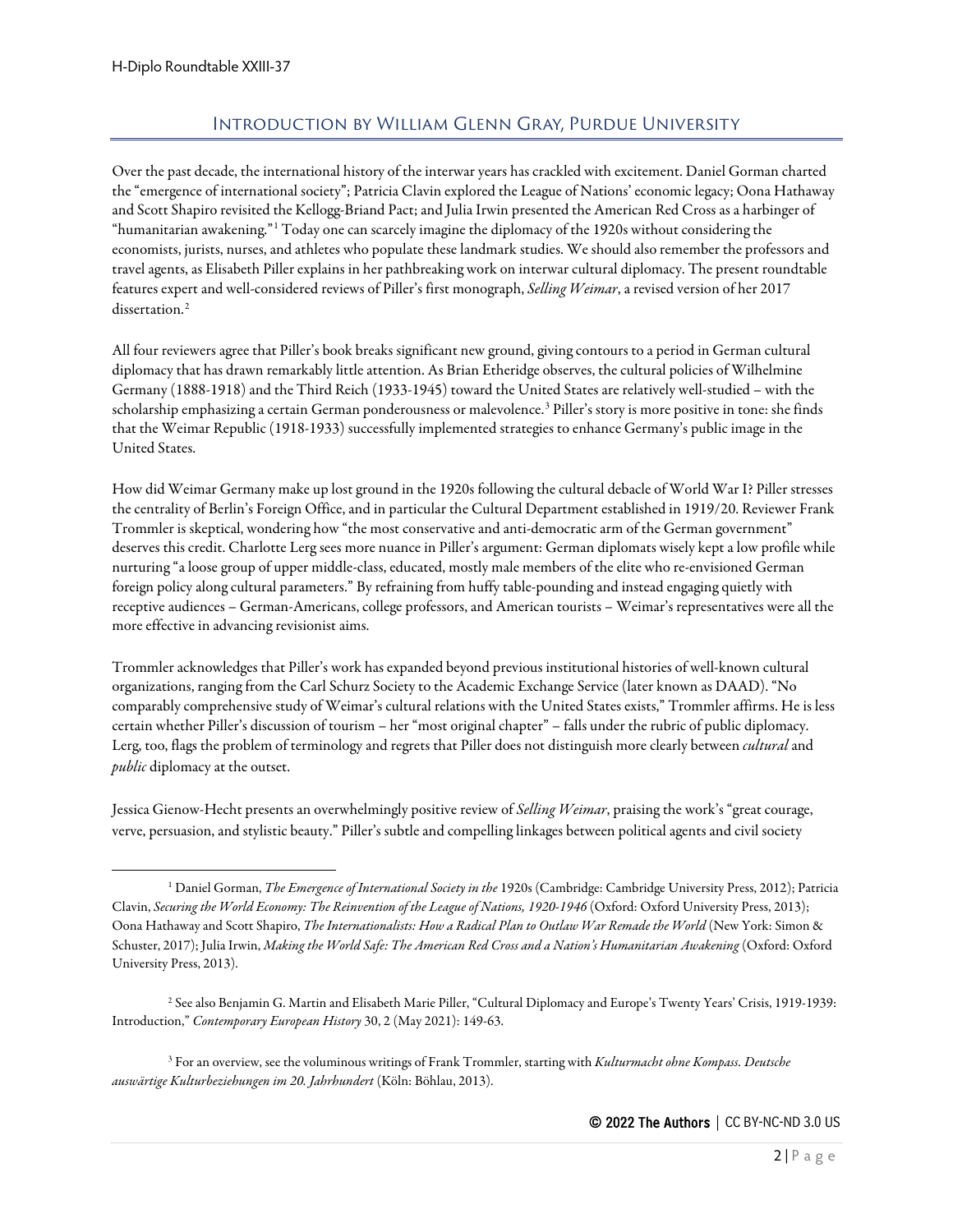represent a "significant step in the historiography of international cultural relations." Gienow-Hecht observes, quite rightly, that Weimar democracy became more respected abroad than at home; and that "Weimar culture shone brighter than did Weimar politics, abroad and at home." In that sense, the main achievement of German diplomats was simply to stay out of the way and let the fascination of Weimar sell itself – a point also suggested by Lerg and Trommler. One might almost detect a prelude to the "attitude of reserve" [*Haltung der Zurückhaltung*] diagnosed by Johannes Paulmann in the West Germany of the 1950s.<sup>[4](#page-2-0)</sup>

Weimar diplomacy's deft handling of German-Americans, outlined clearly in Brian Etheridge's review, certainly points in this direction. "German officials across the board demonstrated great sensitivity in understanding the delicate standing of German Americans in [post-1918] America," Etheridge notes, to the point that Piller even speaks of "de-ethnicization." After 1945, similar sensibilities would prevail on a much larger scale, as this author can attest in the case of ethnic Germans in Brazil. In retrospect, one wishes Weimar diplomats had spoken a bit more confidently and insistently about the success of their soft-touch cultural diplomacy in the United States. Perhaps then the Third Reich would have known better than to mobilize ethnic Germans against many a government in South America, Eastern Europe, and yes, the United States?

One final aspect of Piller's book merits attention. It is a hybrid trans-Atlantic product in its own right, being an Englishlanguage monograph published by a German academic press (Franz Steiner in Stuttgart). Other German presses, such as de Gruyter Oldenbourg, are also publishing widely in English now. The appeal for European authors is clear enough; Englishlanguage books will travel more widely. But scholars in the US and UK should take note as well, for German presses are fast and often not as strict about word count. If Piller's book is any indication, we can anticipate a surge of high-quality research from Germany as more authors choose this hybrid route for publishing dissertations.

## Participants:

Elisabeth Piller is Assistant Professor of Transatlantic and North American History at Albert-Ludwigs-Universität Freiburg in Germany. She works on US and German foreign policy and transatlantic relations in the nineteenth and twentieth century. She is the author of S*elling Weimar. German Public Diplomacy and the United States, 1918-1933,*  published in January 2021, as well as articles and chapters in *Diplomatic History*, the *Journal of Contemporary History*, *Contemporary European History*, the *Journal of the Gilded Age and Progressive Era* and a number of edited collections. She is currently working on her second book *The Good Samaritan of all the World. US Humanitarians, Postwar Europe and the Making of the American Century*, exploring US humanitarian aid and transatlantic relations during the early Cold War.

William Glenn Gray is an associate professor of history at Purdue University in West Lafayette, Indiana. Since his first monograph, *Germany's Cold War: The Global Campaign to Isolate East Germany, 1949-1969* (University of North Carolina Press, 2003), he has published articles and book chapters on various facets of German foreign relations, including *Ostpolitik*, arms sales, nuclear exports, European integration, and the Deutsche Mark. His monograph *Trading Power* (Cambridge, forthcoming 2022) draws this material together into an interpretation of German grand strategy from Adenauer to Schmidt. His current book project is entitled "Continental Giants: West German Capitalism and Brazil's Development Dictatorship, 1949-1990."

<span id="page-2-0"></span><sup>4</sup> Johannes Paulmann, *Die Haltung der Zurückhaltung: Auswärtige Selbstdarstellung nach 1945 und die Suche nach einem erneuerten Selbstverständnis in der Bundesrepublik* (Bremen: Wilhelm u. Helene Kaisen-Stiftung, 2006).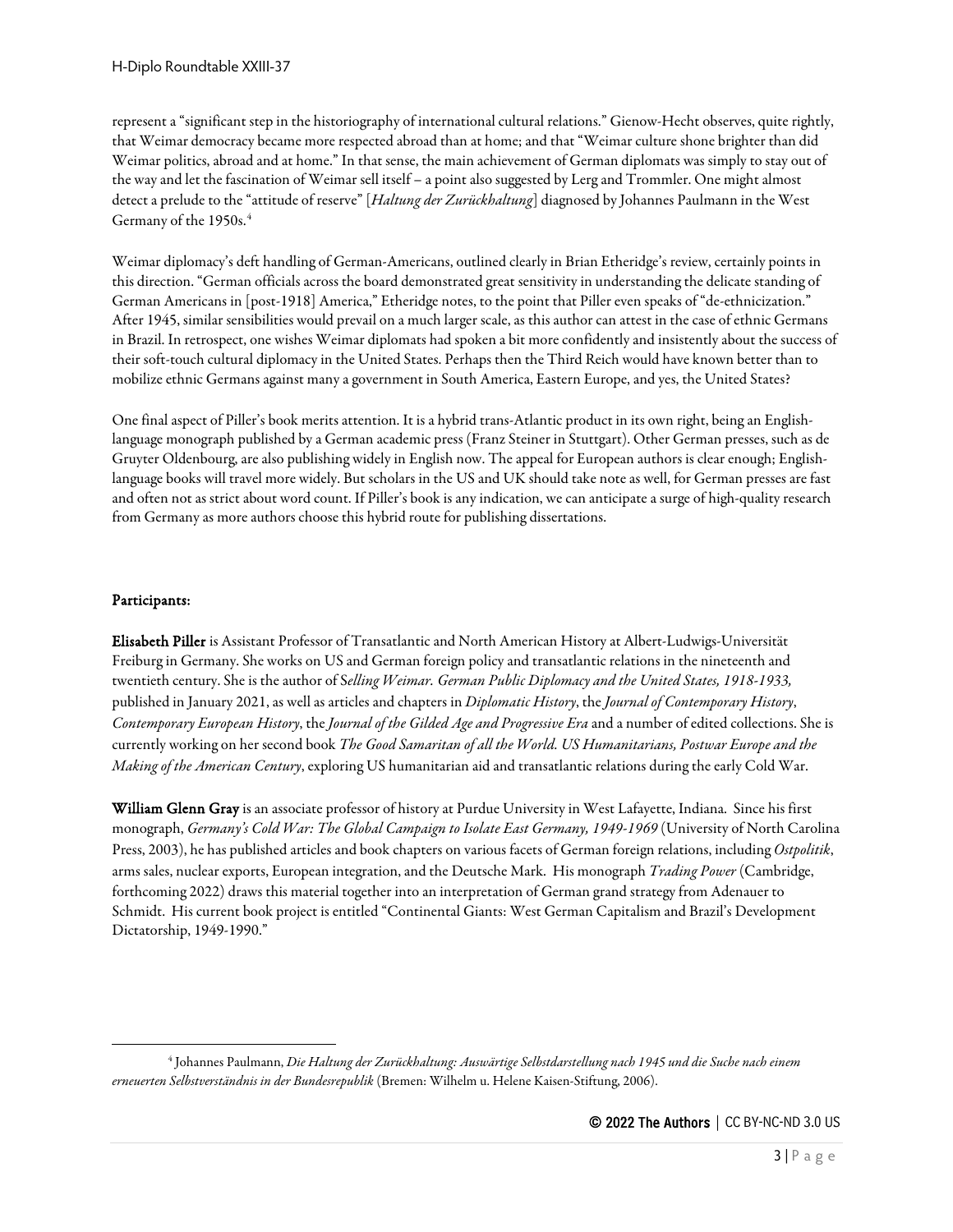Brian Etheridge is Professor of History at Kennesaw State University. He is author of *Enemies to Allies: Cold War Germany in American Memory* (2016) and co-editor (with Kenneth Osgood) of *The United States and Public Diplomacy: New Directions in Cultural and International History* (2010).

Jessica C. E. Gienow-Hecht is a historian for international and American history and Chair of the Department of History at the John F. Kennedy Institute for North American Studies, Freie Universität Berlin. Her first book, *Transmission Impossible: American Journalism as Cultural Diplomacy in Postwar Germany, 1945-1955* (Louisiana State University Press, 1999), was co-awarded the SHAFR Stuart Bernath Prize and the Myrna Bernath Prize. Her second book, *Sound Diplomacy: Music and Emotions in Transatlantic Relations, 1850-1920* (University of Chicago Press, 2009, 2012) has won the Choice Outstanding Academic Title Award and is currently being translated into Chinese. Jessica Gienow-Hecht's research focuses on the role of culture in international history. Based on archival research performed in the United States, Europe and Latin America, her next project seeks to understand the link between humanitarianism, interventionism, gender and selfrepresentation in U.S. foreign relations since the Spanish-American War.

Dr. Charlotte A. Lerg is assistant professor of American Cultural History and Transatlantic Studies at Ludwig-Maximilian University Munich where she also serves as managing director of the Lasky Center for Transatlantic Studies. Holding an MA in Modern History and Philosophy from the University of St. Andrews and a PhD in History from Tübingen University, she has also taught at the Universities of Münster Jena, and Bochum and held a 6-month fellowships at the John W. Kluge Center (Library of Congress) as well as a fellowship at the German-Historical-Institute in Washington DC. Her research and her publications focus on cultural- and intellectual history of the 19<sup>th</sup> and 20<sup>th</sup> century with a particular interest in the history of higher education, historiography, public history and visual culture. Her book *Universitätsdiplomatie. Prestige und Wissenschaft in den transatlantischen Beziehungen 1890-1920* (Göttingen: V&R 2019) explores the role of U.S. universities in the development of cultural diplomacy. She is also editor of *HIC. International Yearbook of Knowledge and Society* (first issue forthcoming with De Gruyter 2022).

Frank Trommler, Professor em. of German and Comparative Literature at the University of Pennsylvania, has published about modern German literature and cultural history as well as about German-American cultural relations. Among his publications are *America and the Germans* (1985), *The German-American Encounter* (2001), *Weimars transatlantischer Mäzen; Die Lincoln-Stiftung 1927 bis 1934* (2008). He is author of the comprehensive study, *Kulturmacht ohne Kompass. Deutsche auswärtige Kulturbeziehungen im 20. Jahrhundert* (2014).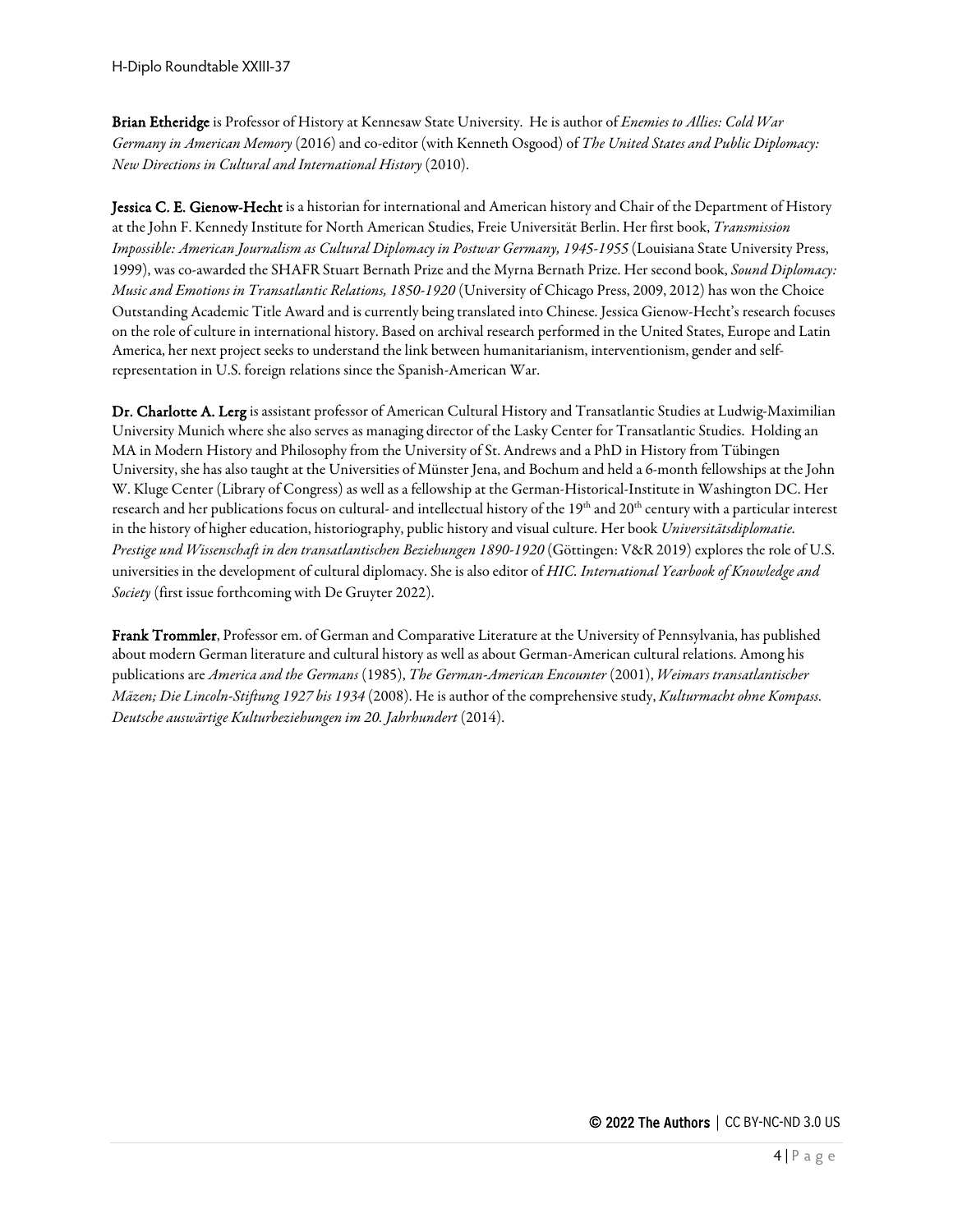## Review by Brian Etheridge, Kennesaw State University

<span id="page-4-0"></span>As Elisabeth Piller points out at the beginning of her excellent new book on German public diplomacy during the Weimar period, Gustav Stresemann, the German politician who would perhaps become most associated with Germany's future republic, blamed poor German public diplomacy for the impending American entry in the Great War in 1917. She argues that Germany's failure in this regard constituted one of the 'central lessons' for Weimar's leaders, and she points out that the echoes of their initiatives to address this shortcoming still reverberate today. After reading her book, one can only conclude that is a shame that it has taken so long for this story to garner the attention it deserves.

The regrettable fact of the matter is that other chapters in the story of German public diplomacy in the United States have received far more attention than Weimar's, and for an easily understood reason: the stories of the regimes before and after have been captivating narratives. The regime of Wilhelm II and its clumsy efforts to capitalize on German *Kultur* have been ridiculed by scholars as ineffectual at best and downright disastrous at worst.<sup>[5](#page-4-1)</sup> On the other end, Americans were, and to an extent remain, deeply terrified by the seemingly disruptive and transformative power of the Third Reich's propaganda activities.<sup>[6](#page-4-2)</sup> Bookended by farce on one end and horror on the other, the Weimar story has been largely lost. Even the post-World War II period has received a good amount of attention, as scholars have been intrigued by how the Federal Republic has sought to deal with its Nazi past and rehabilitate its image.<sup>[7](#page-4-3)</sup>

But Piller makes a strong case as to why Weimar's part of the story deserves greater scrutiny. She argues that the German reputation in the United States underwent a remarkable transformation during the 1920s—not unlike what happened after World War II—and that this was in large part due to intentional image work, and not just a happy collateral effect of the strengthening economic relationship. Perhaps more importantly, she underscores the fact that there are important areas of continuity that run through the Weimar period into the Third Reich and beyond, particularly when it comes to understanding the broader panoply of considerations and institutions involved in conducting statecraft in the modern world.

The book is organized into three parts. The first covers events from the end of the war to period of stabilization in the early to mid-1920s. The author's primary theme here concerns the efforts of German officials to break through the 'cultural blockade' that they felt had been imposed on them by the victorious Allies to keep Germany in a subordinate status. These officials keenly felt a sense of isolation and condemnation at the Paris Peace conference, and opposition to the outcome of the peace deliberations was nearly universal in the defeated country. Largely because of the steep financial demands placed on the new German republic, as well as an accurate perception of American interest in a stable and prosperous Europe for its own goods, Weimar officials from the beginning saw the United States as an essential ally in overturning the Versailles settlement.

As Piller points out, Weimar officials also benefited from the developing rift between the United States and Germany's erstwhile adversaries. In particular, American officials were increasingly disturbed by French efforts to enforce the most

<span id="page-4-2"></span><sup>6</sup> Clayton D. Laurie, *The Propaganda Warriors: America's Crusade against Nazi Germany* (Lawrence: University Press of Kansas, 1996); Brett Gary, *The Nervous Liberals: Propaganda Anxieties from World War I to the Cold War* (New York: Columbia University Press, 1999).

<span id="page-4-3"></span><sup>7</sup> Brian C Etheridge, *Enemies to Allies: Cold War Germany and American Memory* (Lexington: University Press of Kentucky, 2016); Jacob S. Eder, *Holocaust Angst: The Federal Republic of Germany and American Holocaust Memory Since the 1970s* (New York: Oxford University Press, 2016).

<span id="page-4-1"></span><sup>5</sup> Frank Trommler, "Inventing the Enemy: Germany-American Cultural Relations, 1900-1917," in *Confrontation and Cooperation: Germany and the United States in the Era of World War I, 1900-1924*, ed. Hans-Jürgen Schröder (Providence and Oxford: Berg, 1993), 99–125.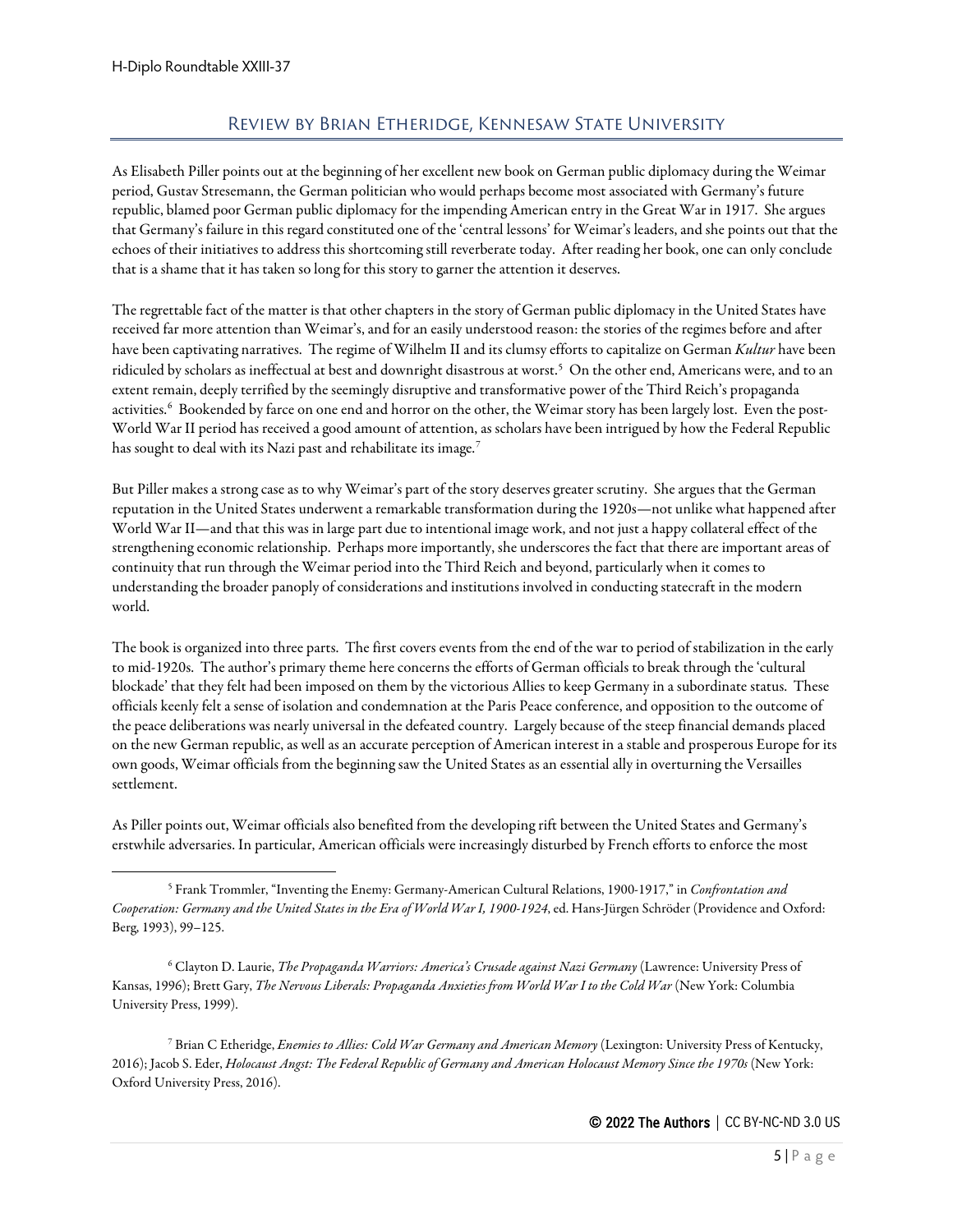draconian parts of the Versailles settlement. When the United States eventually became involved in the reparations issue, the developing economic relationship between it and Weimar led to warmer cultural relations. During this period, then, Piller credits German officials with appropriately recognizing the importance of the United States. But as she takes great pains to point out, public diplomacy alone could not drive the rapprochement—it simply sought to strengthen a relationship brought about by other considerations.

The second part of the book deals with the efforts by German officials to take advantage of these shifting winds to improve Germany's image in the United States. These officials also sought to avoid the perceived mistakes of their predecessors, and Piller demonstrates that they developed an effective *Amerikapolitik* to shape favorable impressions of Germans. This section in many ways is really the meat of the book: it describes the time that Weimar officials found their greatest successes in influencing American public opinion.

In this section, Piller focuses on three main targets for image development: German Americans; American academics; and American tourists. Piller highlights the fact that Weimar officials understood that the image of Germany was inextricably tied to German Americans, and that favorable impressions of their German-American neighbors could lead to generous American estimations of their homeland, just as improving views of the Fatherland could translate into better treatment of German Americans in the U.S., and so they understood that they had to figure out how to engage this group constructively. The most important decision in this context, Piller argues, was discouraging German Americans from actively agitating in the United States on behalf of German interests. Despite their recognition that Germany's fate depended on American goodwill, German officials across the board demonstrated great sensitivity in understanding the delicate standing of German Americans in postwar America. While some argued for a muscular mobilization of the German diaspora, more thoughtful officials prevailed in encouraging the further assimilation of German Americans into American society, in large part because they understood that positions of influence in American society were primarily reserved for 'Americans.' Piller goes so far as frame public diplomacy under Ambassador Friedrich Wilhelm von Prittwitz und Gaffron as "de-ethnicization" (202). In the process, she argues, German officials transformed German Americans from targets to partners in the effort to strengthen the bonds between the United States and Germany.

The second challenging group was American academics. Academia was particularly important because it represented both a resource and an opportunity. After the war, Germany's academic infrastructure was still largely intact, and German officials reckoned that Germany's prodigious knowledge industry could be leveraged to return Germany to its prior position of prestige. But here too, the wreckage of the Great War created great obstacles. Following the cessation of hostilities, American academics froze out their German counterparts, a fact against which German professors complained bitterly. As a result, German officials pivoted away from professors and toward students, ramping up efforts to increase student exchange with America, both in order to send suitable ambassadors of German culture to the United States and to host American students at welcoming German institutions. Still, while there was a perceptible shift from professors to students, German officials continued to undertake measures to strengthen relations between scholars, a move that was able to gain some traction by the mid-1920s. The problem with all of this activity, however, was that the benchmark for success was pegged to 1913, and not 1919—and it seemed increasingly unlikely to embittered Germans that they were going to be able to reclaim their place of prominence before the war.

The third section covers German efforts to promote American tourism to Germany. As with its strategies concerning the previous two groups, the German approach to American tourists evolved over the 1920s. Immediately after the war, German officials struggled to attract Americans to the fatherland, as they competed with other European powers for American attention, and sought to overcome their own self-imposed obstacles to welcoming Americans to their country. But after conditions improved in the mid-1920s, and especially following a more concerted official effort to stimulate American interest, American tourists began to flow into Germany again. As Piller points out, tourism, unlike the previous two areas of emphasis, was more easily able to sidestep residual concerns about German propaganda, largely because Americans viewed it as a nakedly commercial enterprise. Also, too, as time wore on, German officials came to understand that Americans could be persuaded more effectively through tourism than other means. Significantly, Piller argues, the official advertising campaign encouraged Americans to visit a non-differentiated 'Germany' that simultaneously retained all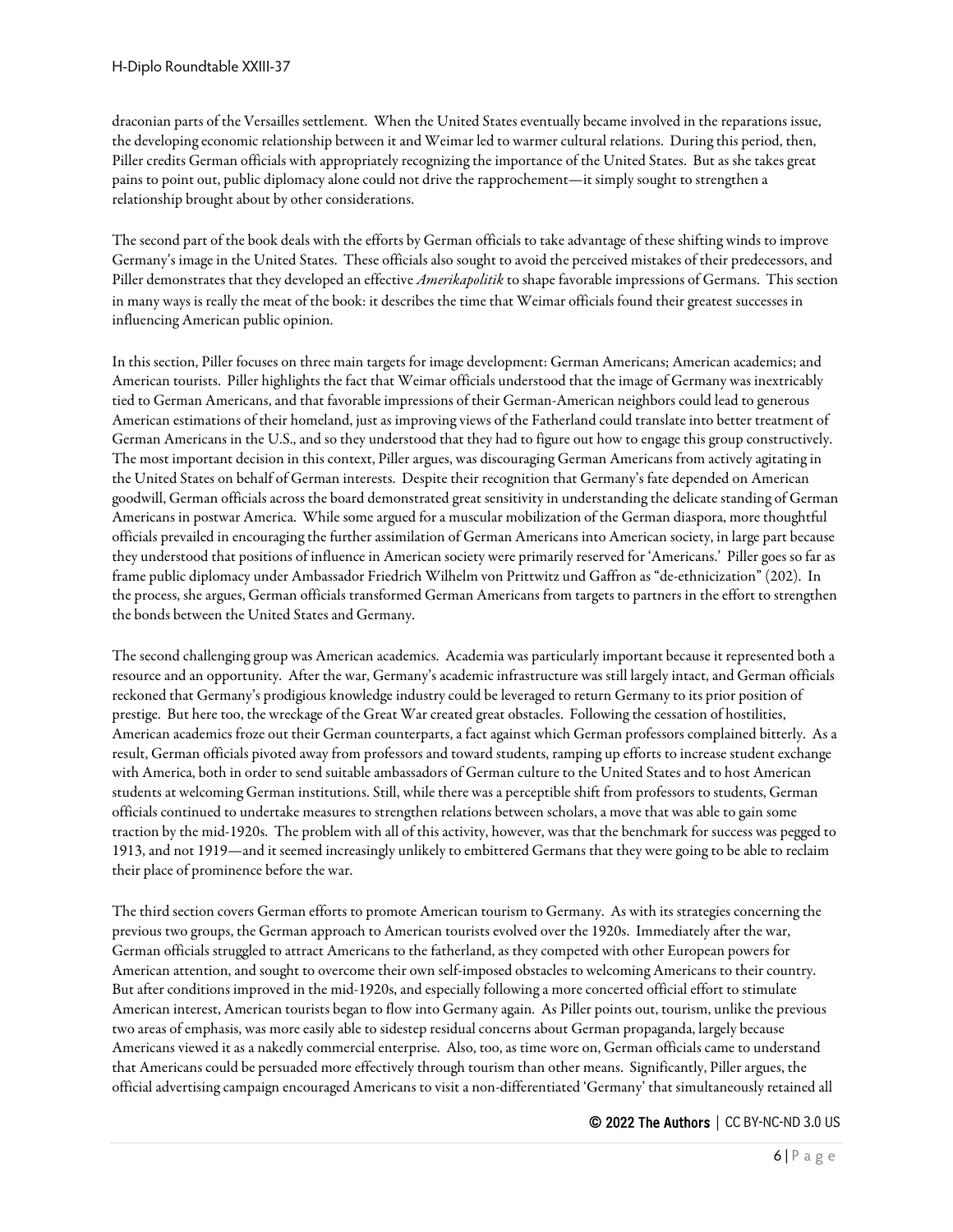of its old-world charm and yet was the most modern and therefore 'Americanized' European nation. The primary shortcoming of this approach, however, was that German officials neglected to champion its form of government, and thus failed to garner support for the republic when it could.

After the Great Depression hit, and Germany's political landscape gradually tilted toward extremism, German public diplomacy was only able to maintain a superficial façade of German-American friendship. And once Adolf Hitler took power in 1933, Nazi officials cast aside some of the hard-earned lessons of their predecessors, most notably their cautious approach to enlisting German Americans on behalf of German foreign policy objectives, lest they raise the specter of meddling in American internal affairs again. Still, however, the Nazis did not throw everything away. With willing American partners, they continued to promote student exchange with America, and they continued to successfully court American tourists to German lands, all in an effort to 'normalize' the New Germany. Piller argues convincingly that these are important areas of continuity that have been overshadowed by the more sensationalistic efforts of Joseph Goebbels and his Nazi propaganda ministry.

Overall, this is a nuanced and tightly-argued book. Piller offers an essential corrective to our understanding of the Weimar period of German-American relations[8](#page-6-0). And in recovering these German ideas and voices of the 1920s, she deepens our understanding of the roots of modern German statecraft. This is the primary strength of the book, then: it simultaneously recovers and reframes the contributions of Weimar officials. She makes a convincing case that, without her study, we would have an impoverished understanding of both the specific period under discussion and the importance of that period to the larger story.

As with any book, there are areas where the treatment could be strengthened. Piller provides such nuance in her treatment of World War I, the 1920s, and the 1930s that the assessment of German-American relations and understandings before the war comes across as a little too flattened: she makes reference, for example, to a "once-admired nation of 'thinkers' and 'poets'" before the war (40), when there is ample scholarship on the diverse and contested ways in which eighteenth and nineteenth-century Americans understood German Americans and therefore Germanness.[9](#page-6-1) The structure of the book strikes this reviewer as odd in places: the use of "backdrop" sections and a "reflections" postscript disrupt the flow, especially since they are not deployed uniformly across the book.

But these are minor quibbles. On the whole, Piller has written a fine book that reclaims an important part of the story of German-American relations. It is a significant historical work that deserves a broad readership on both sides of the Atlantic.

<span id="page-6-0"></span><sup>8</sup> Michael Wala, "Reviving Ethnic Identity : The Foreign Office, the Reichswehr, and German Americans during the Weimar Republic," in *German-American Immigration and Ethnicity in Comparative Perspective*, ed. Wolfgang Helbich and Walter D. Kamphoefner (Madison: Max Kade Institute for German-American Studies, 2004), 326-342.

<span id="page-6-1"></span><sup>9</sup> For essays on the complexity of these images, look in Frank Trommler and Joseph McVeigh (eds.), *America and the Germans :An Assessment of a Three-Hundred-Year History* (Philadelphia: University of Pennsylvania Press, 1985); Henry Geitz, Jürgen Heideking, and Jürgen Herbst (eds.), *German Influences on Education in the United States to 1917* (Cambridge: Cambridge University Press, 1995); David E. Barclay and Elisabeth Glaser-Schmidt (eds.), *Transatlantic Images and Perceptions: Germany and America Since 1776* (Cambridge: Cambridge University Press, 1997).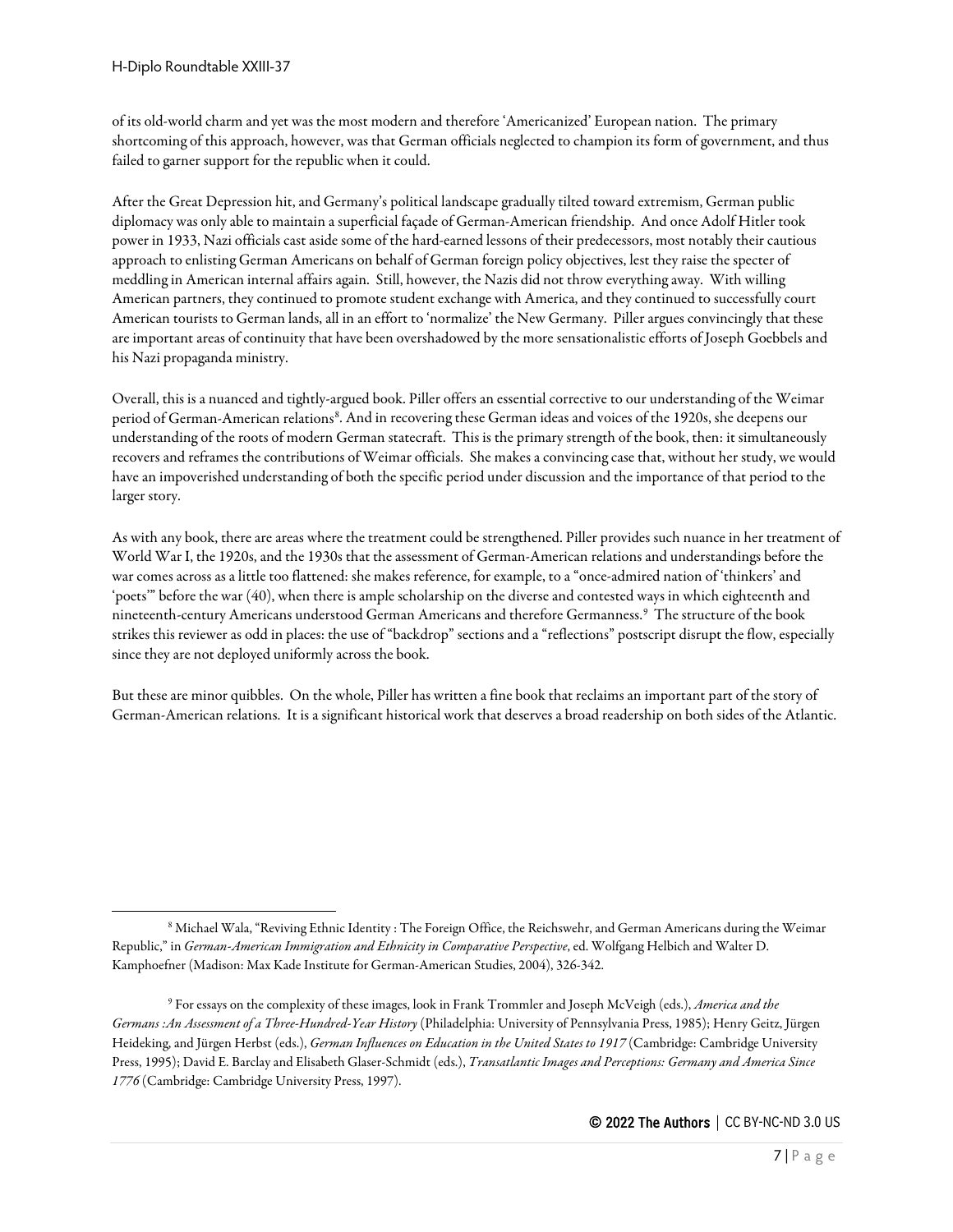# Review by Jessica C.E. Gienow-Hecht, Freie Universität Berlin

<span id="page-7-0"></span>Selling nation states is certainly in vogue.<sup>[10](#page-7-1)</sup> In the past 20 years or so, from Morocco to Myanmar, governments the world over have inaugurated cost-intensive campaigns to craft and improve their countries' images abroad, often enlisting advertising firms that focus exclusively on image management. The recent rise of the concept of 'nation branding' in politics and advertising has initiated a flood of academic and semi-academic research projects.<sup>[11](#page-7-2)</sup> European and American think tanks and academic institutes such as the Institute for Cultural Diplomacy in Berlin analyse and advise how states represent themselves and communicate with others, either in an effort to improve current images or, quite simply, put countries on the map.[12](#page-7-3)

Historians know well that these practises have been around for much longer. Thus, Elisabeth Piller's title, *Selling Weimar* evokes *Selling the American Way*, <sup>[13](#page-7-4)</sup> Laura Belmonte's nuanced 2010 analysis of U.S. cultural propaganda during the early Cold War.[14](#page-7-5) In the last three decades, we have seen a rich yet not exhaustive body of scholarship on nation states' image management since the early modern period which is too vast to summarize here.<sup>[15](#page-7-6)</sup>

Piller's focus on the German-American interwar relationship starts with a simple observation and a question. In an effort to avoid errors committed in the past (i.e. leaving cultural relations and hence image campaigns entirely to private actors), Weimar German decision makers bent over backwards to create cultural divisions within the context of foreign policy making and diplomacy. Her question is what these newly appointed civil servants and their extended partners did, after the Treaty of Versailles, and in the midst of the turbulent 1920s, to regain the trust of precisely the nation that, on the one hand, was primarily responsible for German defeat but, on the other, seemed so central to Germany's future well-being? To answer this query, Piller offers three themes, which at first appear to be chronological, yet in fact represent different fields in their own right, marking the interwar period.

During the first five years following the war, Piller observes, civil servants were mostly concerned with the analysis of political context and cultural possibilities. They realized that given Weimar's international isolation, the principal goal of German diplomacy – revision of the Versailles Treaty – did not yield a particularly large group of partners who were willing

<sup>10</sup> Many thanks to Connor Ruby for editing an earlier version of this review.

<span id="page-7-2"></span><span id="page-7-1"></span><sup>11</sup> For a review, see Jessica Gienow-Hecht, "Nation Branding: A Useful Category for International History," *Diplomacy & Statecraft* 30:4 (2019): 755-779.

<span id="page-7-3"></span><sup>12</sup> Gienow-Hecht, "Nation Branding: A Useful Category for International History," *Diplomacy & Statecraft* 30:4 (2019): 775- 779.

<span id="page-7-4"></span><sup>13</sup> Laura A. Belmonte, *Selling the American Way: U.S. Propaganda and the Cold War* (Philadelphia: University of Pennsylvania Press, 2010).

<span id="page-7-5"></span><sup>14</sup> By way of a sample, see Nick Cull, *The Decline and Fall of the United States Information Agency: American Public Diplomacy, 1989-2001* (New York: Palgrave Macmillan, 2012).

<span id="page-7-6"></span><sup>15</sup> Wally Olins, "Branding the Nation – The Historical Context", *Journal of Brand Management* 9:4 (2002), 241-48; Marieke Bloembergen, *Colonial Spectacles: The Netherlands and the Dutch Indies at the World Exhibitions, 1880-1931* (Singapore: Singapore University Press, 2006); Lee Alan Dugatkin, *Mr. Jefferson and the Giant Moose: Natural History in Early America* (Chicago: The University of Chicago Press, 2009).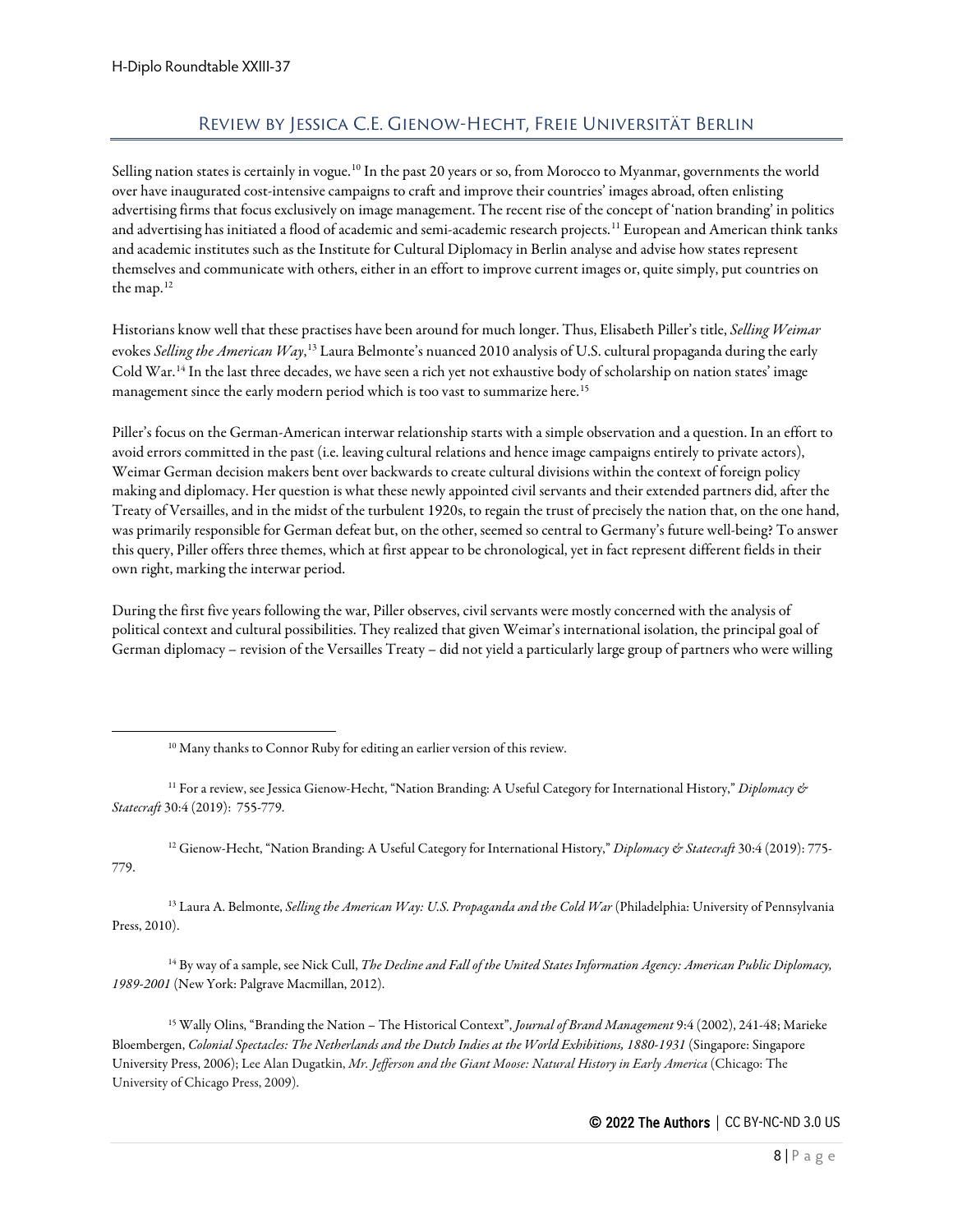to negotiate with Germany. Their conclusions led German decision makers to a program of *rapprochement* with the United States that was incredibly visionary but also ridden with problems.

As Piller shows in the central chapters of her book, it took half a decade for the public diplomacy program to take off and much of this was due to relative reservations of U.S. American policy makers. We know that in the 1920s, the latter were mostly concerned with domestic affairs.[16](#page-8-0) As a result, the revolving door of foreign relations yielded, for the most part, U.S. American bankers, producers, advertising agents, and representatives from the field of culture. What is more, this constellation provided the young German republic with an opportunity to develop a series of strategies and instruments that gave an enormous boost to German-American relations between 1924 and 1929, along with an array of informal mediators: German-Americans in the U.S., for one, moved from target groups to brokers of public diplomacy. In the same vein, German university professors and students received free tickets to study and lecture at U.S. institutes of higher education. While this was seemingly the best German policy, it backfired when these professors did not follow diplomatic protocol. Most importantly, both German and U.S. tourists formed a buoyant highway of cultural diplomacy, fueled by massive and astutely placed advertising campaigns, sponsored by German tax Reichsmarks. One of my favorite illustrations is Jupp Wiertz's modern-traditional advertising poster "Germany Wants to See You," dated 1926, featuring a Fritz-Lang-like vision of German medieval architecture surrounded by an avalanche of state-of-the-art automobiles.

The Great Depression marked the end of that period, and it is not hard to see why. Cultural exchange and display became more difficult as did the preponderance of increasingly state interest-centered diplomacy. "Submerged Under a Nazi Wave?" is the title of the book's last chapter, echoing previous scholarship. No doubt, 1933 formed a turning point, when the era of the first German state-based on the rule of law ended and the Nazi dictatorship took off. Yet, quite a few scholars have questioned such neat discontinuity<sup>[17](#page-8-1)</sup> and so does Piller. She notes, for example, that American tourists, which were one of the backbones of German-American relations, seemed to have no reservations spending their vacations in a liberal country recently turned illiberal. Similar to many interwar authors drawn to Berlin,[18](#page-8-2) one may add, quite a few displayed a disturbing sense of naiveté.

In the end, Piller concludes, Weimar's strategy of public diplomacy was successful, so much so that the state seemed more attractive to international than to domestic audiences. Readers cannot but muse the possibilities of a domestic policy that might have been on par with international projection. Instead, National Socialist propagandists took up the reins where Weimar left them, continued to use the campaign's successful tenets and, in many ways, managed to camouflage much of the domestic catastrophe for years to come. In this vein, the previously mentioned 1926 slogan "Germany Wants To See You" has an ominous, almost cynical ring to it. But there is another side that is well worth considering: Many of the Cold War cultural diplomats we have come to know – most prominently Shephard Stone, one of the most influential architects of

<span id="page-8-0"></span><sup>16</sup> Frank Costigliola, *Awkward Dominion: American Political, Economic, and Cultural Relations with Europe, 1919-33* (Ithaca: Cornell University Press, 2010 [1984]); Mary Nolan, *Visions of Modernity: American Business and the Modernization of* Germany (New York: Oxford University Press, 1994).

<span id="page-8-1"></span><sup>17</sup> Detlev Peukert, *Die Weimarer Republik: Krisenjahre der klassischen* Moderne (Frankfurt a.M.: Suhrkamp, 1987); Michael Hau, constitutional Therapy and Clinical Racial Hygiene in Weimar and Nazi Germany," *Journal of the History of Medicine and Allied Sciences* 71, 2(2016): 115-143; Geoff Eley, "How Do We Explain the Rise of Nazism? Theory and Historiography," in Shelley Baranowski et al. (eds), *A Companion to Nazi Germany* (Chicheste: John Wiley & Sons, 2018), 15-32.

<span id="page-8-2"></span><sup>18</sup> Oliver Lubrich (ed.), *Travels in the Reich, 1933-1945: Foreign Authors report from Germany* (Chicago: The University of Chicago Press, 2010); David Radavich, "Genre Intersections in Thomas Wolfe's *I Have a Thing to Tell You*," *The Thomas Wolfe Review* 40:1-2 (2016): 7-179.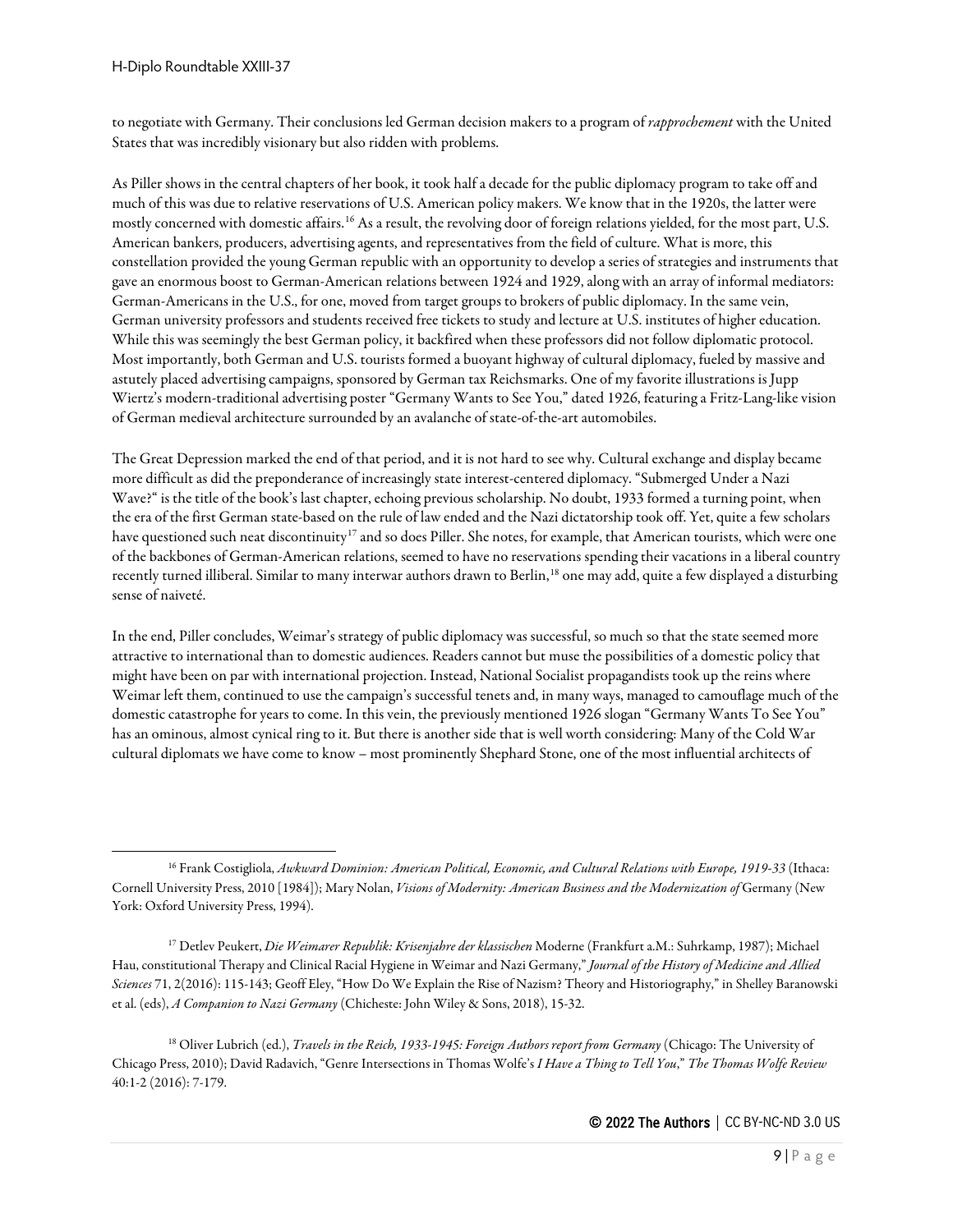post-World War Two German-American cultural relations – spent some of their formative years on precisely that transatlantic highway built by Weimar public diplomacy in the [19](#page-9-0)20s (Stone received his Ph.D. in Berlin, in 1932).<sup>19</sup>

*Selling Weimar*clearly fills a gap. Piller's catalogue of questions and answers operates in a frame of research projects dedicated to that transatlantic highway, flanked by authors such as Kurt Düwell, Frank Trommler, and many others who have focused on the sciences and the arts in the context of cultural foreign policy after 1871.<sup>[20](#page-9-1)</sup> More importantly, though, Piller ventures an analysis pertaining to the continuities across 1932/33 that she manages to argue with great courage, verve, persuasion, and stylistic beauty, based on a wealth of sources drawn from archives, both public and private, in Germany and the U.S.

This is by all means a piece of work that we will consider for a long time to come – and will do so for at least three reasons: First, and this is a note for practitioners reading this review, *Selling Weimar* shows the failures and opportunities of exchange in times of political non-communication. The success of Weimar's cultural diplomats was based on the fact that their work suffered no interference from other political branches of government while, at the same time, receiving heavy support from the civil sector – individuals such as financier Max Warburg, industrial tycoons Carl Duisberg and Robert Bosch, and academic Julius Moritz Bonn--ideal conditions, as it turned out, for the creation of a viable public diplomacy. Second, that story, Piller shows, stretched from the Wilhelminian Empire deep into the Third Reich and, indeed, beyond 1945. Third, curiously, while we know much about Weimar culture and Weimar diplomacy, up to now we have not had much of a clue about Weimar public diplomacy, much less, indeed, than about the periods before and after. Because of this, historiography has missed a central piece of introspection linking the pre-World War One to the post-World War Two era. To put it bluntly, America seemed incredibly important to Weimar planners. So important that they harnessed their job to non- and semi-state actors, including the Institute for Cultural Relations (ifa) in Stuttgart which, one hundred years later, bestowed a prize for best dissertation to Elizabeth Piller's manuscript, in 2018.<sup>[21](#page-9-2)</sup>

My squabbles are minor and they revolve around three different sets of key themes running through the book: the trajectory of state and non-state actors; the inner contradiction between the display of Weimar culture and Weimar politics; and the contextualization of *Selling Weimar* in the larger history and historiography of nation marketing. First, while it may be true that the German Foreign Office did not pay attention to informal diplomats around 1900, the Kaiser certainly did: so much so that he turned to the Prussian ministry of culture to enable his vision of national cultural diplomacy. And while some of the resulting policies, including academic exchange, did more harm than good, others proved long-lasting. Musical diplomacy, for one, seamlessly survived the war and created much good-will both after World War One and Two.<sup>[22](#page-9-3)</sup>

Second, Piller's argument that Weimar public diplomacy remained fragile and dependent on informal actors is convincing, but it was precisely that strategy that has proven to be incredibly successful. Not only did Weimar shine brighter abroad than at home; more precisely, Weimar culture shone brighter than did Weimar politics, abroad and at home. What is more, a

<span id="page-9-0"></span><sup>19</sup> Volker Berghahn, America and the Intellectual Cold Wars in Europe: Shepard Stone between Philanthropy, Academy, and Diplomacy (Princeton: Princeton University Press, 2001).

<span id="page-9-1"></span><sup>&</sup>lt;sup>20</sup> Frank Trommler, *Kulturmacht ohne Kompass: Deutsche auswärtige Kulturbeziehungen im 20. Jahrhundert (Cologne: Böhlau,* 2014); Kurt Düwell, *Deutsche auswärtige Kulturpolitik seit 1871: Geschichte und Struktur; Referate und Diskussionen eines interdisziplinären Symposions (*Köln: Böhlau, 1981).

<sup>21</sup> Laureats 2018, ifa Research Awards[, https://www.ifa.de/en/research/research-award/#section2.](https://www.ifa.de/en/research/research-award/#section2) 

<span id="page-9-3"></span><span id="page-9-2"></span><sup>22</sup> Gienow-Hecht, *Sound Diplomacy: Music and Emotions in Transatlantic Relations, 1850-1920* (Chicago: University of Chicago Press, 2009); Toby Thacker, *Music after Hitler, 1945-1955* (Aldershot, England: Ashgate, 2007); David Monod, *Settling Scores: German Music, Denazification, & the Americans, 1945-1953* (Chapel Hill: University of North Carolina Press, 2006.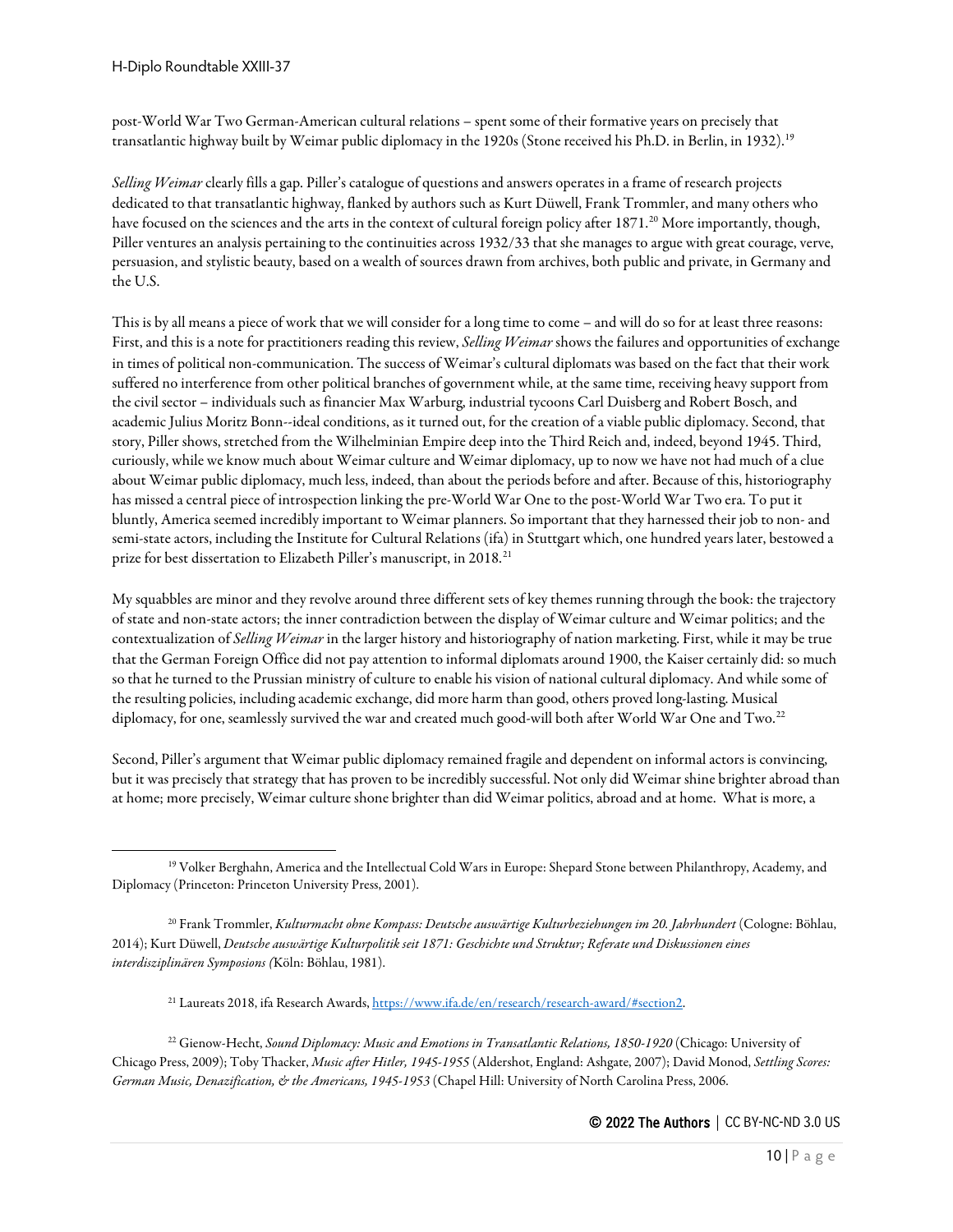similar situation continues to mark the Federal Republic's public diplomacy today.[23](#page-10-0) We need to think more about what that discrepancy between culture and politics means as it did not merely mark 1920s transatlanticism but also other moments in global history – think, for example, U.S.-British cultural relations prior to Pax Americana in the 1890s or the close superpower cultural exchange in the face of the height of the Cold War in the 1960s.<sup>[24](#page-10-1)</sup> In each of these cases, cultural relations thrived despite (or perhaps because of) both domestic crises as well as international political estrangement.

Third, Piller's effort to contextualize her findings in the book's conclusion is well taken – how, she asks, did Germany's public diplomacy differ from that performed by others? Yet, the real issue is this: Most *everyone*'s effort to 'sell the nation' expanded significantly, after WW I. Indeed, the representation of the nation became a principal task of governmental agencies throughout Europe, North America, and Asia. Germany, Britain, Italy, Japan, China, France, the United States, and others devised strategies and offices charged with the job of managing and promoting the image of their nations the world over.<sup>25</sup> What is more, the rise of the advertising industry after World War One also gave a boost to state image management. Nations – both liberal and illiberal – transformed, increasingly, into goods to be marketed abroad by a multiple set-up of actors, including commercial agencies, governmental divisions, and the civil service sector. That is the story that we actually know little about. *Selling Weimar,* that is, is part of a much larger picture that invites not only interstate comparison but an assessment of what it means when governments and people, both liberal and illiberal, collectively begin to perceive and market the nation abroad.

This is a great book that marks a significant step in the historiography of international cultural relations. Piller links the political history of bilateral relations to the story of interwar civil society efforts of mutual understanding on the part of artists, intellectuals and tourists – two factors that hitherto have often be treated separately, and for good reason.<sup>[26](#page-10-3)</sup> No doubt, *Selling Weimar* will advance the discussion regarding the international cultural diplomacy along with the methodological take on both state and non-state archives.

What we see here is a multitude of different actors, advertising agents, travel agents, bankers, governmental officials and many others in Weimar Germany, all of whom shared one intention: to *regain*, as Piller puts it, a positive affiliation with the United States. Today, we all know that during the four years between 2016 and 2020, the German-American relationship has been a rocky affair. Even though some scholars may be inclined to consider that bond yesteryear's research, I cannot recall any such top-down challenge in my entire lifetime, not even in the context of NATO dual track, Iran-Contra, and the Easter marches. Piller's monograph reminds us that no international relationship – least of all the one between Germany and the United States – merely consists of political leaders, strategies and criteria. And it is a smart thing to remember that now because we need that relationship.

<span id="page-10-0"></span><sup>23</sup> Gienow-Hecht and Friedrich Kießling, eds., *Die Marke Deutschland in der Welt*, special edition, *Geschichte und Gesellschaft* 45, 2019.

<sup>24</sup> Christopher Hitchens, Akira Iriye

<span id="page-10-2"></span><span id="page-10-1"></span><sup>25</sup> See, for example, Duncan Bell, *The Idea of Greater Britain: Empire and the Future of World Order, 1860-1900* (Princeton: Princeton University Press, 2007).

<span id="page-10-3"></span><sup>26</sup> Guido Müller, *Europäische Gesellschaftsbeziehungen nach dem Ersten Weltkrieg: Das Deutsch-Französische Studienkomitee und der Europäische Kulturbund* (München: Oldenbourg, 2005).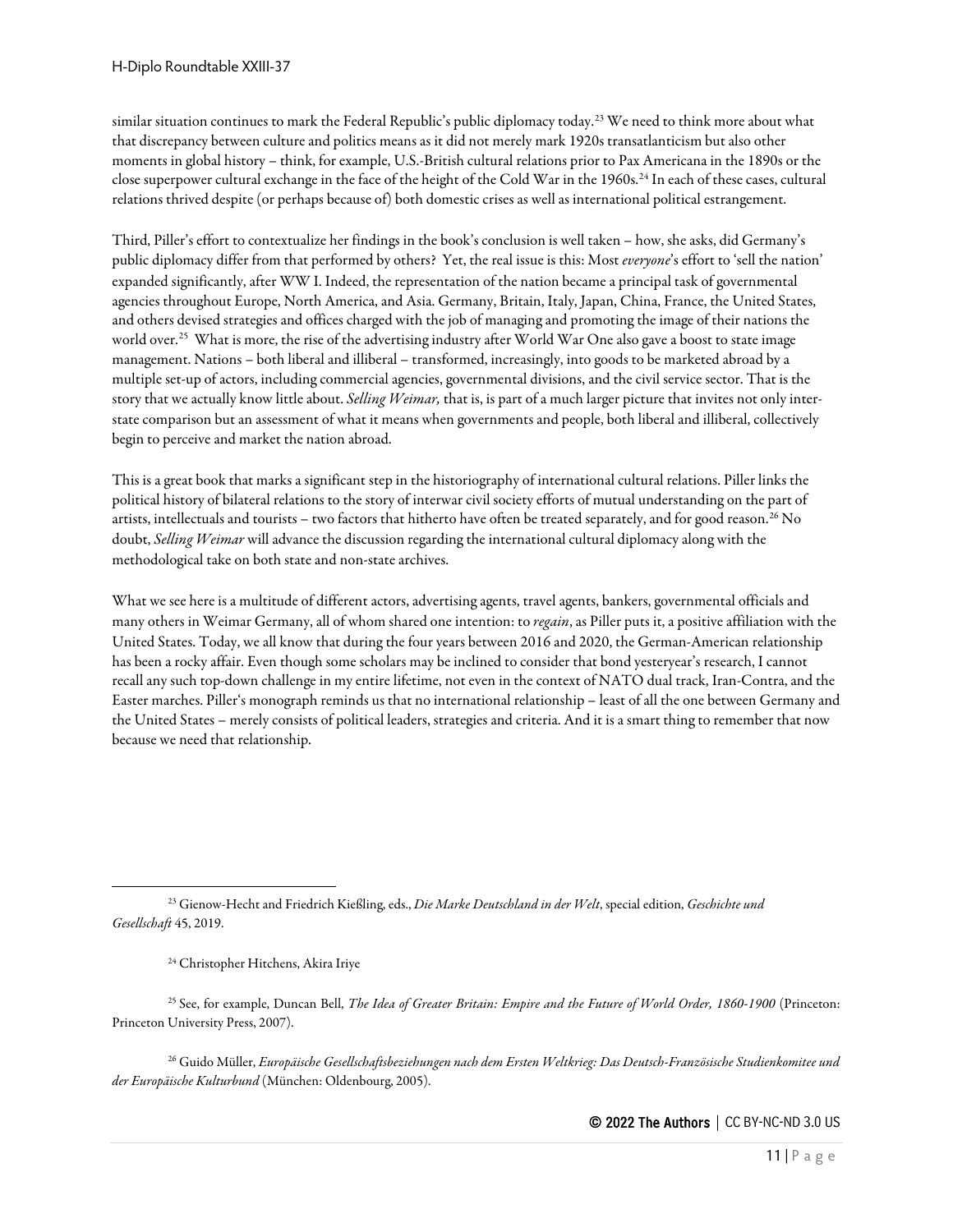## <span id="page-11-0"></span>Review by Charlotte A. Lerg, Ludwig-Maximilians Universität Munich

Elisabeth Piller takes a fresh look at German-American relations during the Weimar Republic and makes a compelling argument for the importance of taking culture seriously in the history of diplomacy. She convincingly explains that alongside more established categories like economy and alliance politics, which have dominated scholarship on the issue,<sup>[27](#page-11-1)</sup> cultural parameters were key for transatlantic relations during the interwar years. Further, the period proved pivotal for the formation of strategies, networks, and practices that would remain relevant throughout the twentieth century and beyond.

The book opens with an exploration of the aftermath of the "public relations disaster of the [First World] war" (29) which in three ways provided the basis for the developments that followed. First, the experience highlighted for contemporaries that previous German strategies and attempts to win hearts and minds (especially of the Americans) had failed; second, Germany's defeat left the country with little real international power, forcing its leaders to explore and develop alternative avenues (16 and 115-116); and third, Germany had to negotiate the deeply rooted U.S.-suspicion of anything that could remotely be considered propaganda, an aspect more thoroughly explored in a later chapter (119-123).

In line with her book's mixed approach of cultural and political history, Piller draws on a wide array of sources from official and government institutions as well as personal papers and published material including a plethora of ephemera. The latter, such as brochures, pamphlets of speeches, information bulletins, etc., emerge as key material for research at the intersection of diplomatic and cultural relations. It is here, "outside – albeit usually in close touch with – the German foreign policy establishment" (29), that Piller identifies her key actors: a loose group of upper middle-class, educated, mostly male members of the elite who re-envisioned German foreign policy along cultural parameters. She fittingly dubs them "peaceful revisionists" (17), a term that poignantly captures the ambivalence of the new foreign policy approach they favoured: For all its long-term ramifications and longevity that might make it seem modern and progressive, it nevertheless has to be understood as flowing from the historical moment of German defeat and international isolation, which many contemporaries, often regardless of their political predilection, experienced as humiliation. This led them to seek rehabilitation in one way or another.

Having thus set the scene and explained the overall framework, the study in turn considers three distinct periods in the development of a distinct German public diplomacy towards the United States during the Weimar Republic. The early period to 1924, which was still limited by economic duress and the immediate post-war challenges, often proved frustrating for the advocates of new foreign policy strategies. Things changed during the second half of the 1920s, the "founders' period of German Public diplomacy" (31), as Piller maintains and to these years she devotes the main part of her analysis structured along three case studies: German-Americans, Academia, and Tourism. Finally, part three considers how the Great Depression and the rise of National Socialism affected and changed the newly established practices and recently formed structures. Notably, by chronologically extending her analysis into the late 1930s as well as inserting a brief overview over earlier German cultural diplomacy attempts during the Wilhelmine era, Piller provides an encompassing picture of continuities and raptures. She successfully highlights the changes within certain lines of traditions. For example, while German-Americans played an important role throughout, especially for those circles focused on "Germandom" (*Deutschtum*), there was a distinct difference in how they were approached and (not) courted in the 1920s as opposed to the

<span id="page-11-1"></span><sup>27</sup> Studies on transatlantic relations during the interwar period include: Michael Wala, *Weimar und Amerika. Botschafter Friedrich von Prittwitz und Gaffron und die deutsch-amerikanischen Beziehungen von 1927 bis 1933* (Stuttgart: Steiner, 2001); Peter Krüger, "Germany and the United States 1914-1933. The Mutual Perception of Their Political System," in David E. Barclay and Elisabeth Glaser-Schmidt, eds., *Transatlantic Images and Perceptions: Germany and America since 1776*, edited by (New York: Cambridge University Press, 1997): 171-190; Daniel T Rodgers, *Atlantic Crossings* (Cambridge: Harvard University Press, 2009). More generally on the dominance of economic and political history in transatlantic relations see for example, Mary Nolan, *The Transatlantic Century. Europe and America, 1890-2010* (Cambridge: Cambridge University Press, 2012).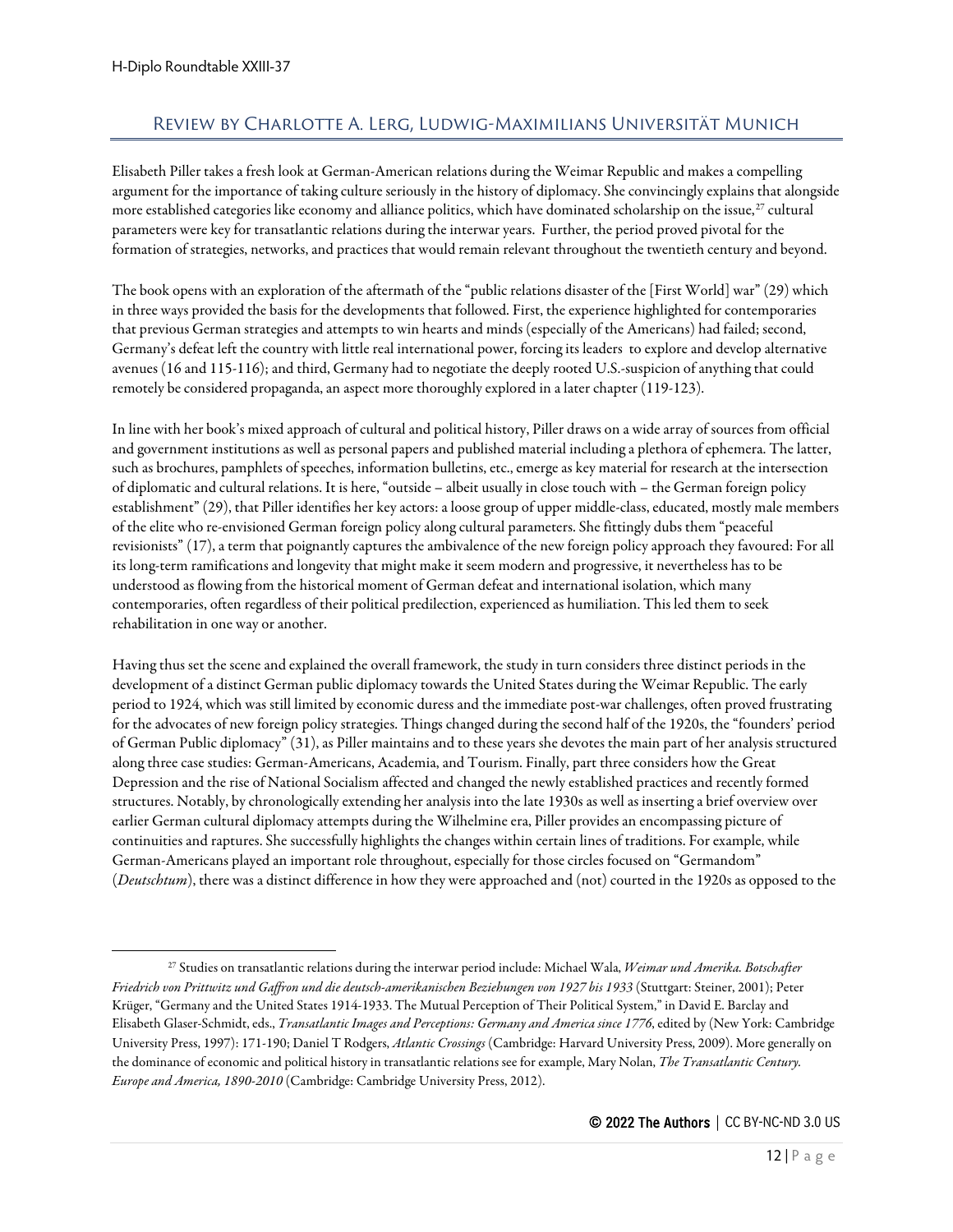1930s. The 'peaceful revisionists' were acutely aware of the challenges presented by attempting to rein in German-Americans.

While this attitude was also informed by a certain degree of elitism they shared with their Wilhelmine predecessors, early National Socialist policies embraced German-American clubs in their own brand of *Deutschtum* ideology. Thus, this study highlights that it very much depended on who was at the helm of liaising efforts. In academia, which constituted a central arena for German cultural diplomacy from the start in the early years of the twentieth century all the way through to the Cold War, we can observe a number of fundamental changes such as, for example, a redirected focus from professorial exchange to student exchange. It thus mirrors a more general turn to youths as historical actors. Tourism, the third field examined in depth, presents a particularly intriguing example and, arguably, the one that is most originally Weimarian. After all, it was only gradually that a German holiday became feasible for Americans beyond the moneyed elites that had made up the lion's share of transatlantic leisure travel in the years preceding the First World War.

While other examples for the 'selling' of Weimar Germany like, for example the literary or the musical scene, or other material and performative manifestations of German art, sport or nature enthusiasm, as well as technological innovation (which is only partially located within the folds of academia), the three case studies Piller focuses on are well-deliberated. They compellingly illustrate the particular challenges of public diplomacy, especially for a defeated 'world power' that was struggling as a young republic vis à vis an old republic that was emerging as the newest world power. Each example makes an important point in its own right: the mixed blessings of ethnic alliances across the Atlantic had to be negotiated carefully; the promising, old academic networks were plagued by the complex and encrusted elite-structures within the German university system; while tourism was a newly professionalizing kind of transatlantic entanglement that repositioned economic, political and cultural stakeholders within a new set-up.

Piller directly addresses the question of whether these approaches in Weimar foreign policy were characteristic of the new republican system and concludes that the focus on culture does indeed make it distinct from both Wilhelmine and National Socialist foreign policy. She also highlights how advocates at the time held out a more diligent and carefully measured approach in foreign relations as something that the "democratic age" required (16). However, while contemporaries may have argued along these lines, it may be worth asking if it was really the changed approach or the changed culture that made the difference. After all, projecting a national image through culture had certainly emerged earlier and was not necessarily a republican feature. A case in point may be the prominence of world's fairs during the last third of the nineteenth century and the amount of money governments but also non-governmental associations invested in displays.[28](#page-12-0) Thus, it may have been that republican, slightly more humble, Weimar Germany simply elicited more sympathy than the imperial pomp of the Wilhelmine era. There were indeed key actors among American political and cultural elites who very much wanted to be able to like this new Germany, as Piller remarks: "American internationalists in their search for a stable and peaceful world order…tremendously aided Germany's peaceful revisionists" (387). Nevertheless, she is right to emphasize the high level of organisational and official structures that only emerged in the 1920s and enabled an encompassing cultural foreign policy rather than the individual, isolated incidents or personal endeavours that had been the hallmark of earlier periods.<sup>[29](#page-12-1)</sup>

A little more conceptual and terminological clarity could have made the particular and novel character of the culture-driven strand of Weimar foreign policy even more palpable. The titular 'public diplomacy' is used almost synonymously with 'cultural diplomacy' while both are casually contrasted to propaganda. Yet, public diplomacy moves closer to propaganda when we consider how easily those structures could be operationalized to veil the rise of National Socialism. The intense discussion following World War One over the power of public opinion, the nature of propaganda and the potential of

<span id="page-12-0"></span><sup>28</sup> Eugene Jr. Provenzo, *Culture as Curriculum. Education and the International Expositions (1876-1904)* (New York: Peter Lang, 2012).

<span id="page-12-1"></span><sup>29</sup> Kurt Düwell, *Deutschlands Auswärtige Kulturpolitik* (Köln: Böhlau, 1976); Karl-Heinz Füssl, *Deutsch-Amerikanischer Kulturaustausch im 20. Jahrhundert: Bildung, Wissenschaft, Politik*. (Frankfurt: Campus, 2004).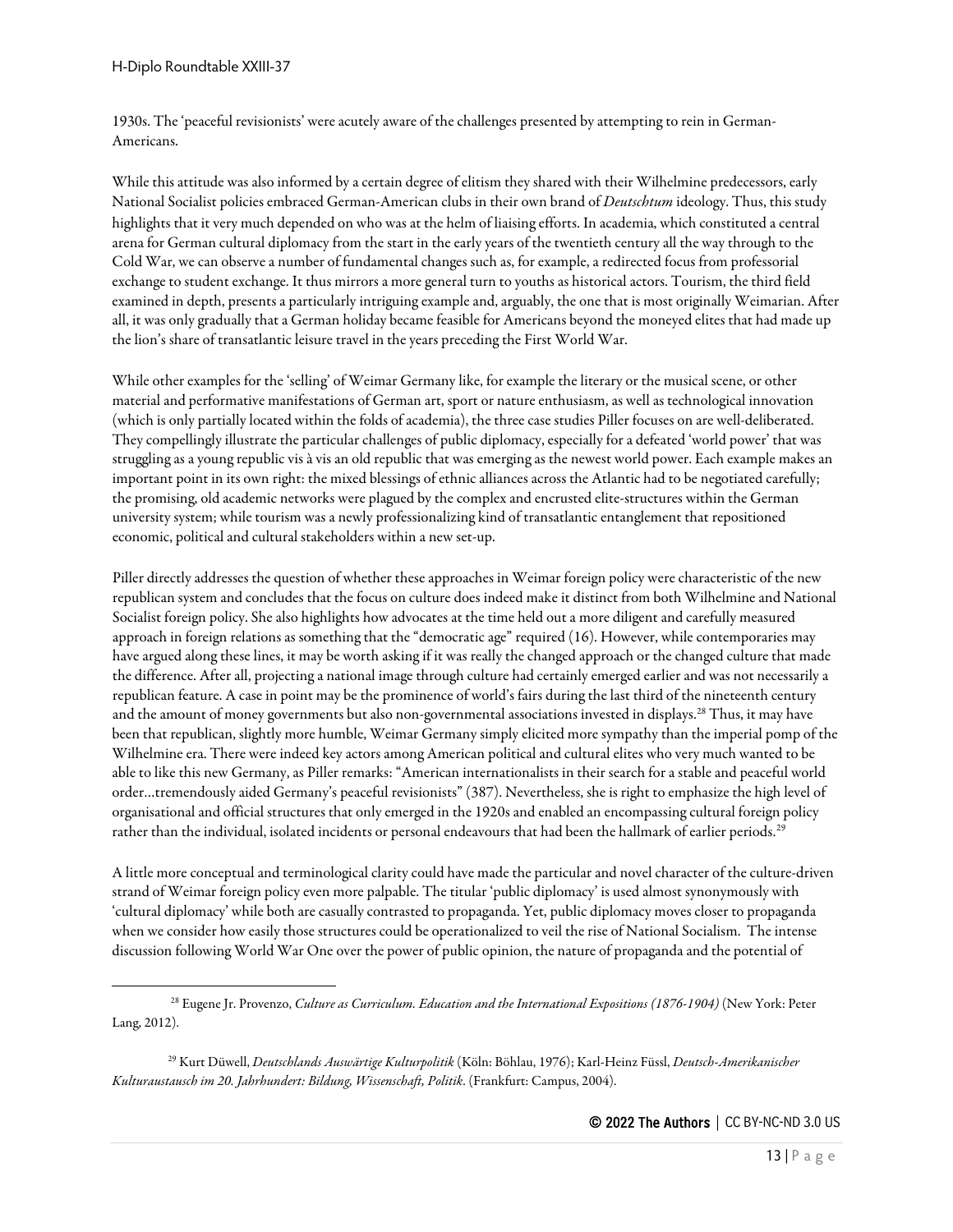public relations, shines up occasionally but never serves as a cue for thorough conceptual reflections. This might be a missed opportunity since the notion of 'public' diplomacy highlights the very aspects that Piller identifies as unique for the Weimar approach: it consciously acknowledges the public as the addressees, rather than foreign diplomats. Nevertheless, the fact that "American society as whole paid relatively little attention to Germany" (387) seems to highlight that both diplomacy and culture remained an elite discourse as did, by and large, cultural diplomacy. Public diplomacy, however, widens the scope to include aspects that may on first sight be considered beyond the realm of (high) culture, like tourism.<sup>30</sup>

Methodologically the emphasis on culture as well as the multitude of source types suggesta certain leaning towards more recent approaches propagated in new diplomatic history.<sup>[31](#page-13-1)</sup> The focus on actors who were not strictly diplomats yet not entirely removed from diplomacy either also points into that direction, although Piller refrains from clearly positioning her work within any one theoretical framework. This open approach allows for the fruitful combination of political and cultural history parameters. In a readable style, Piller throughout the book dextrously weaves together her argument with concrete examples and in-depth knowledge of the wider context.

The book demonstrates that an approach to Weimar history via public diplomacy is just as rewarding as it was for studies of the Cold War, which pioneered and, for the longest time, dominated this field.<sup>[32](#page-13-2)</sup> Thus, thanks to the rich body of sources it draws on *Selling Weimar* methodologically broadens our understanding of German-American relations during the interwar period. Moreover, it furnishes a valuable reminder that the time between 1918 and 1933 ought to be understood as a distinct moment in transatlantic relations rather than only the aftermath of one and the prelude to another war.

<span id="page-13-0"></span><sup>30</sup> For an encompassing evaluation of the history of German cultural diplomacy see Frank Trommler, *Kulturmacht ohne Kompass. Deutsche auswärtige Kulturbeziehungen im 20. Jahrhundert* (Köln: Böhlau, 2014).

<span id="page-13-1"></span><sup>&</sup>lt;sup>31</sup> For an elaboration on the New Diplomatic History approach, see Giles Scott-Smith and Kenneth Weisbrode, "Editorial," *Diplomatica* 1.1 (2019): 1–4 DOI[: https://doi.org/10.1163/25891774-00101001](https://doi.org/10.1163/25891774-00101001)

<span id="page-13-2"></span><sup>32</sup> Jessica Gienow-Hecht and Mark C. Donfried, "The Model of Cultural Diplomacy. Power, Distance, and the Promise of Civil Society." *Searching for a Cultural Diplomacy*, edited by Gienow-Hecht and Donfried (New York: Berghahn, 2010): 13-29.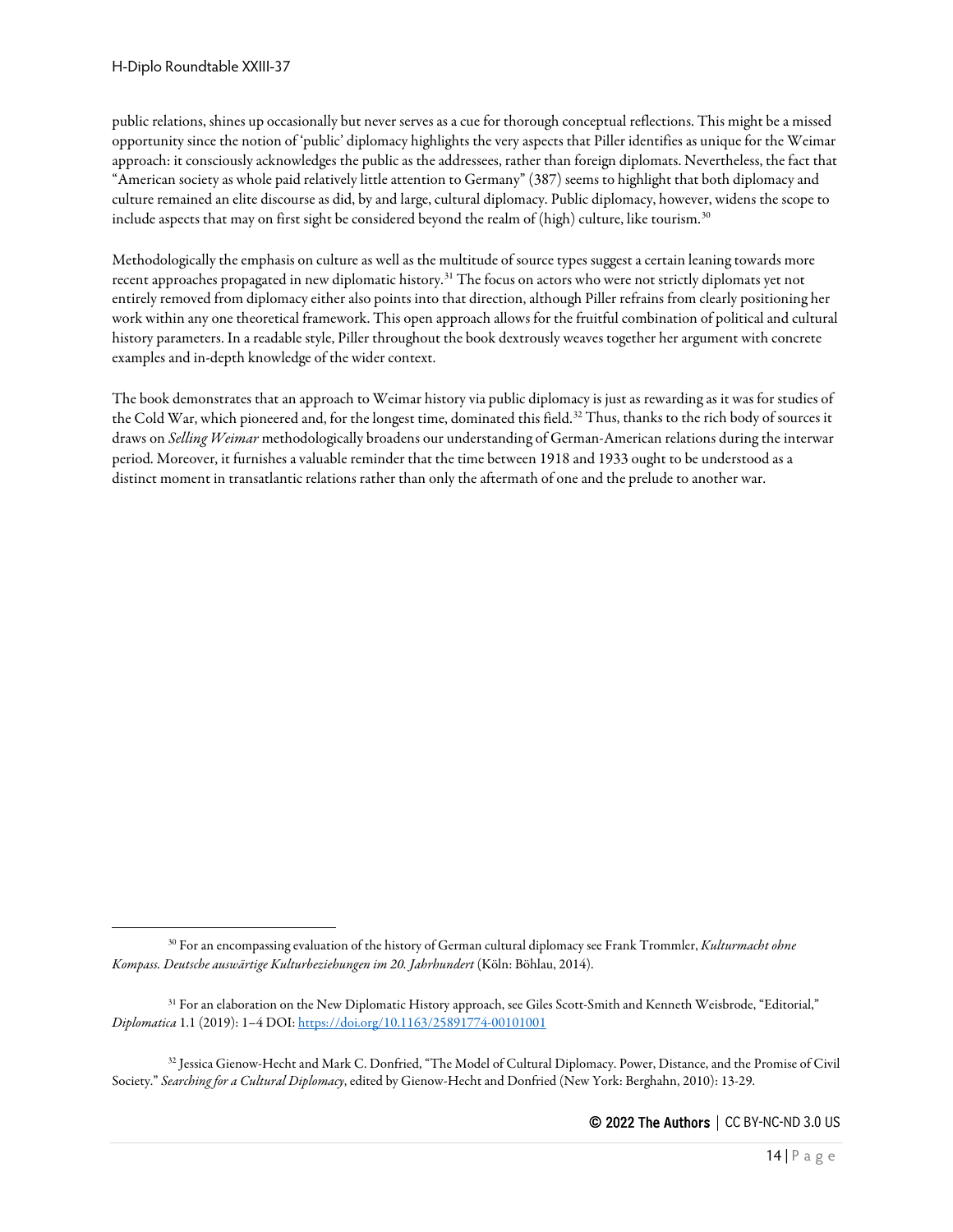# Review by Frank Trommler, University of Pennsylvania

<span id="page-14-0"></span>As Weimar's relationship with the United States has been studied predominantly through economics, Fordism, and Americanism,<sup>[33](#page-14-1)</sup> Elisabeth Piller's monograph about German cultural diplomacy of this period is a welcome corrective. Following the recent trend of concentrating on culture and cultural relations as underappreciated forces in international history,[34](#page-14-2) Piller uses neglected or unknown archival material for her thesis that the growing rapprochement of the two countries after the confrontations of World War I owed more momentum to Weimar's public diplomacy than has hitherto been recognized. Pointing to American willingness to engage with the United States' former enemy, Piller locates activities that can be rightly subsumed under the term culture though contemporaries often preferred to call them propaganda even if it was not of the offensive kind. This indicates the larger strategy for which Piller fully credits the foreign Ministry, the Auswärtige Amt, whose initial reform in 1919/20 included the creation of a cultural department. This strategy favored caution, omitting the nationalist boosterism that had become so fateful in the first years of the war and exposed German Americans to terrifying assaults from all sides.

Piller contextualizes her study with an extensive summary of mostly known but pertinent details of Wilhelmine Germany's outreach towards the United States before and during World War I, which are pertinent insofar they represented the strategy of nationalist boosterism which the postwar republic had to avoid in order to gain international acceptance. However, she does not discuss works such as H. P. Falcke's study of 1928, *Vor dem Eintritt Amerikas in den Weltkrieg. Deutsche Propaganda in den Vereinigten Staaten von Amerika 1914/1915,* or Adolf Halfeld's *Amerika und der Amerikanismus*[35](#page-14-3) that would have given some insight into the public discussion in Weimar.

In the first part she elucidates with new archival sources how German officials between 1919 and 1924 responded to the cultural blockade that the allies had erected against German '*Kultur*,' specifically science (*Wissenschaft*), as the French championed international networks that excluded Germans (and Austrians). Yet she does not discuss the nationally most publicized event when the visit of a famous German writer was seen as reassuring Americans of the close ties between the two countries. Gustav Frenssen, who was well known at that time, was received even by President Warren Harding in 1922 and met with writers such as H. L. Mencken, Theodore Dreiser and Ludwig Lewisohn, in appreciation of their continuous sympathies with Germans and their culture.<sup>[36](#page-14-4)</sup>

Following the established practice of structuring Weimar's history according to three phases (the unsettled postwar period 1919-23, the consolidation phase 1924-1929, the crisis years 1929-33), *Selling Weimar*, as the book title goes, became more

<span id="page-14-4"></span><span id="page-14-3"></span><sup>35</sup> Horst P. Falcke, *Vor dem Eintritt Amerikas in den Weltkrieg. Deutsche Propaganda in den Vereinigten Staaten von Amerika 1914/1915* (Dresden: C. Reissner, 1928); Adolf Halfeld, *Amerika und der Amerikanismus. Kritische Betrachtungen eines Deutschen und Europäers* (Jena: Diederichs, 1927).

<sup>36</sup> *Das Amerika der Autoren: von Kafka bis 9/11*, eds. Jochen Vogt and Alexander Stephan (Munich: W. Fink, 2006).

<span id="page-14-1"></span><sup>33</sup> Well-known examples are Frank Costigliola, *Awkward Dominion: American Political, Economic and Cultural Relations with Europe, 1919-1933* (Ithaca: Cornell University Press, 1984); Mary Nolan, *Visions of Modernity: American Business and the Modernization of Germany* (New York: Oxford University Press, 1994); *Amerikanisierung: Traum und Alptraum im Deutschland des 20. Jahrhunderts*, eds. Alf Ludtke, Inge Marssolek, and Adelheid von Saldern (Stuttgart: Steiner, 1996).

<span id="page-14-2"></span><sup>34</sup> Akira Ikiye, "Culture and Power: International Relations as Intercultural Relations," *Diplomatic History* 3:2 (1979): 115-28; Klaus Roscher, "Ideen, Weltbilder, Normen und Handlungsrepertoires: Die kulturelle Wende in den Internationalen Beziehungen," in *Politikwissenschaft als Kulturwissenschaft: Theorien, Methoden, Problemstellungen*, ed. Birgit Schwelling (Wiesbaden: VS Verlag für Sozialwissenschaften, 2004): 231-52.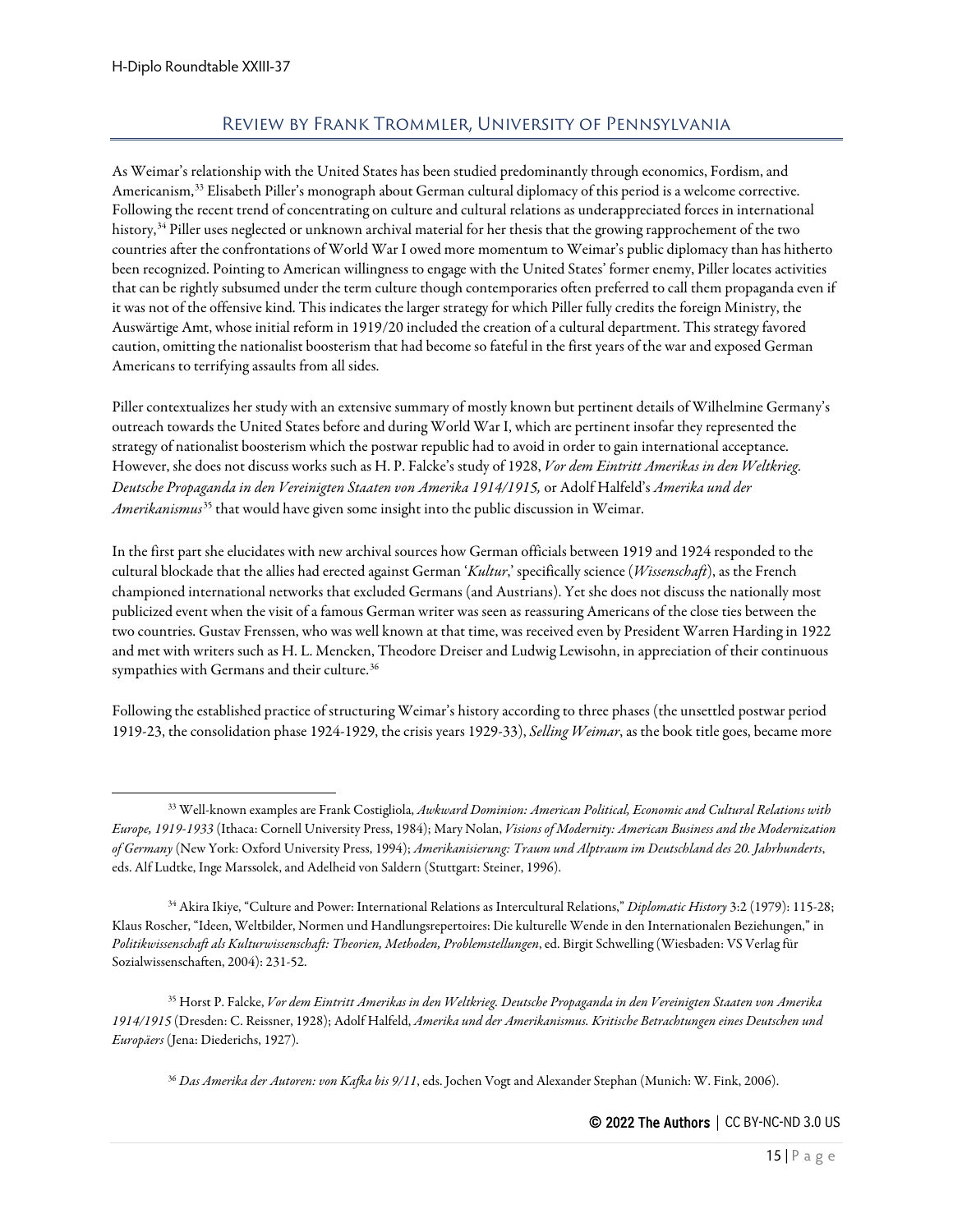of a feasible project for German officials once Gustav Stresemann, the foreign minister from 1923 to 1929, dominated the foreign policy towards the Western allies after 1925 and encouraged the use of cultural diplomacy.

These years of official and private ventures of cooperating with American organizations and of attempts to assuage public opinion constitute the meat of Piller's thesis that Weimar's public diplomacy towards the U.S. was a more important factor in the reconciliation of both countries than historians have conceded. She rates student exchanges, academic diplomacy, and various welcoming ventures such as the Carl Schurz *Vereinigung* in Berlin,which in its increasingly nationalist orientation should not be confused with the democratic Carl Schurz Memorial Foundation in Philadelphia, as most successful, provides new insights into what she calls academic diplomacy, crowned with the ceremony of bestowing honorary doctorates on Stresemann and the American ambassador Jacob Gould Schurman by the University of Heidelberg in 1928. Student exchanges through the newly created Academic Exchange Service, forerunner of the *Deutscher Akademischer Austauschdienst* (DAAD, German Academic Exchange Service) and the Institute of International Education receive exhaustive treatment, with new information beyond the standard works by Brigitte Schröder-Gudehus, Volkhard Laitenberger and Kurt Düwell.<sup>[37](#page-15-0)</sup>

Piller attributes equal success to the promotion of tourism of Americans visiting Germany, presenting the most original chapter under the title "'Germany Invites You!' Tourism Promotion as Public Diplomacy." This chapter, though only vaguely subsumable under public diplomacy, provides insights into a new kind of tourist promotion that reflected Weimar's successful striving for modernity, a feature usually not associated with the politics of the Foreign Ministry on Berlin's Wilhelmstrasse.

In the third part of the book, which concerns the crisis years of 1929-33, Piller points out that the avoidance of propaganda and direct appeals to the German-American minority in the official endeavor was successful in demonstrating continuity when the American public reacted with shock to the rise of the Nazis in the 1930 election. This constituted an increasingly precarious strategy, especially when in 1933 anti-Semitism and an authoritarian takeover became official policy. Still, Piller is able to show that the continuous use of instruments and strategies that had been developed before 1933 also guided the first steps of the Nazi government in its efforts to present some kind of normalcy on the international stage. Expanding on this continuity beyond 1933 is an intriguing assessment that has not been done before to such effect. The author's concluding insights into the period after 1933 present a more instructive contextualization of Weimar's cultural diplomacy than her first chapter on Wilhelmine Germany.

*Selling Weimar* is a catchy title that conveys the broad sweep of Piller's approach to Weimar's *auswärtige Kulturpolitik*, as the German term goes. The subtitle "German Public Diplomacy and the United States, 1918-1933," however, raises the question of whether the term public diplomacy, which was officially created by the U.S. State Department in the 1980s, does justice to what she delivers with her focus on the *Auswärtige Amt*. The broad sweep notwithstanding, Pillar credits the cultural diplomacy of these years more or less to the *Amt*, projecting its agency in most contact areas, primarily using the terms 'Foreign Ministry' or 'Germany.' A conceptual problem of the study is its lack of detailed discussion on the inner workings of the German Foreign Ministry.

Piller's book credits the most conservative and anti-democratic arm of the German government with creating the face of Weimar democracy in democratic America. Without a discussion of this paradoxical constellation, important issues remain unaddressed, especially the fact that it was not 'the Foreign Ministry' that created the policies of restraint and sensitive handling of the explosive issue of the German minority in the U.S. but rather the diplomats of the embassy and consulates who observed American reactions first-hand, far away from Berlin's Wilhelmstrasse. Piller rightly highlights the critical memoranda of ambassadors Otto Wiedfeldt, Adolf Georg Otto von Maltzan and Friedrich Wilhelm von Prittwitz and

<span id="page-15-0"></span><sup>37</sup> Brigitte Schröder-Godehus, *Deutsche Wissenschaft und internationale Zusammenarbeit 1914-1928* (Genova: Dumaret & Golay, 1966); Volkhard Laitenberger, *Akademischer Austausch und auswärtige Kulturpolitik. Der Deutsche Akademische Austauschdienst (DAAD) 1923-1945* (Göttingen: Musterschmidt, 1976); Kurt Düwell, *Deutschlands auswärtige Kulturpolitik 1918-1932. Grundlinien und Dokumente* (Köln/Wien: Böhlau, 1976).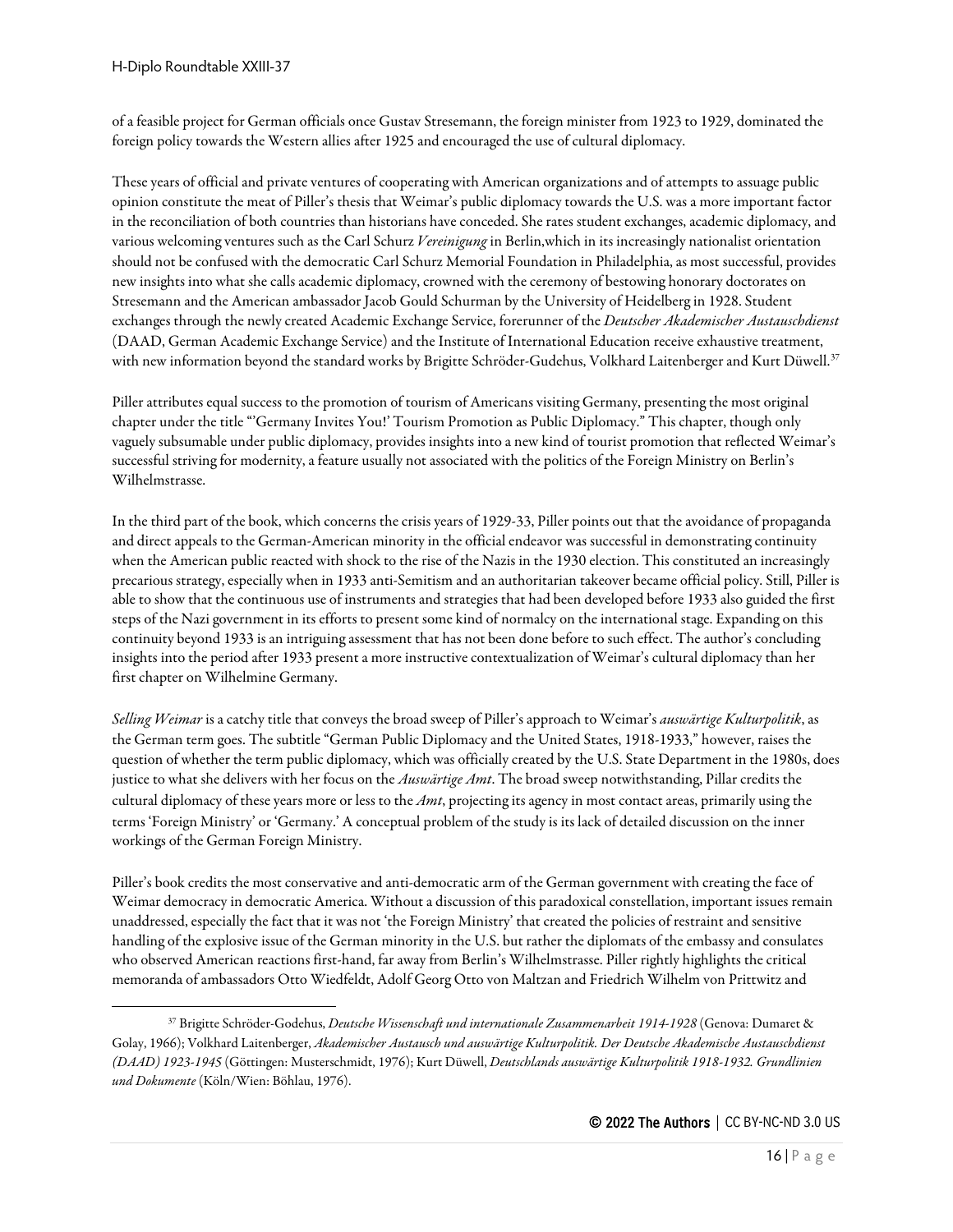Gaffron, yet omits a closer analysis of the composition and status of the responsible department, the *Kulturabteilung*, within the ministry, not mentioning its head, Hans Freytag. She does not clarify the administrative origins of cultural diplomacy, an English term whose latitude does not fully correspond with the official German term *auswärtige Kulturpolitik.* In those years this term was strongly associated with the ministry's primary mission of propagating the revision of the Versailles Treaty and providing support of German minorities in other countries. Piller asserts the ministry's agency by declaring the restraint not to do what was done wrong before—as its most important policy decision concerning the cultural diplomacy towards the United States (199 f.). Not doing something might be the appropriate policy in certain situations but as an official agenda it does not suffice as explanation for the work of a ministry of proud bureaucrats and diplomats who traditionally denigrated cultural affairs.

Conferring full agency to an abstract entity 'Foreign Ministry' makes it difficult to recognize the private actors who took important organizational initiatives. Piller features some of them but does not clarify the dynamics of non-governmental relations in the cultural realm, which include the issue of transnational exchange and transfer that recently has become a crucial determinant of innovative research in this realm.<sup>[38](#page-16-0)</sup> What the Rockefeller Foundation and Carnegie Endowment practiced in the support of the sciences and social work in Europe had a strong impact on German-American cultural relations and merited further discussion in the book. The case of the Rockefeller Foundation and its classified sponsorship of a younger democratic elite through the Lincoln-Stiftung in Germany between 1927 and 1934 throws light on the leading role of the Prussian Ministry of Culture under its head, Carl Heinrich Becker, who practiced more cultural diplomacy with France and the United States than any official in the *Auswärtige Amt*.

A closer look at Becker's frustrating struggle with the academic establishment also leads to skepticism as to whether a professoriate which in its majority displayed open hostility against Weimar's democracy and contempt of American culture should be graced with the term academic diplomacy. The German-American celebration at Heidelberg University in 1928 stands out as a rare exception to the rule, made possible by both Stresemann and Schurman and their liberal meeting of minds. The student exchange programs, including internships in American companies (*Werkstudentenprogramm),* owed their existence to several outstanding organizers, Reinhold Schairer who led the *Wirtschaftshilfe der Deutschen Studentenschaft*, Werner Picht who turned the *Heidelberger Akademische Austauschstelle* into the *Akademischer Austauschdienst* (AAD), and Adolf Morsbach who shaped the DAAD into the leading mediating organization of cultural exchange and diplomacy (*Mitlerorganisation)*, all of whom were dedicated to improving services for foreign students who experienced an unwelcoming climate at German universities.

Piller provides valuable information about the growth of these non-governmental organizations but maintains the larger agency of the Foreign Ministry. The real feat of the ministry was its setting the stage for the prevailing form of German cultural diplomacy through non-governmental organizations without curtailing certain activities of the cultural department and the embassies. This unplanned constellation provided flexibility for DAAD, the Alexander von Humboldt Foundation and – later - the Goethe Institute, though not without internal battles between bureaucrats and cultural practitioners. If one looks for an organizational agenda in the realm of official cultural contacts, this rather haphazard empowerment of *Mittlerorganisationen* became the legacy of the Weimar ministry throughout the twentieth century, increasingly connecting budget and political control, forcefully during the Nazi years, and more decentralized within the democratic structures of the Federal Republic.

No comparably comprehensive study of Weimar's cultural relations with the United States exists. Piller has made a vast array of archival material available, an enormous achievement that will inspire further work on this neglected angle of German-American relations. In order to do justice to this broad panorama, one might be tempted to turn to the term cultural diplomacy after all and understand it in all its vagueness, comprising non-governmental and private as well as official actors from ambassadors' honorary degrees to the promotion of tourism. Future work that highlights an array of actors and

<span id="page-16-0"></span><sup>38</sup> Jessica Gienow-Hecht, "Interested in a Serious Relationship? Die Marke Deutschland im internationalen Kontext," *Geschichte und Gesellschaft* 45:4 (2019): 580-96.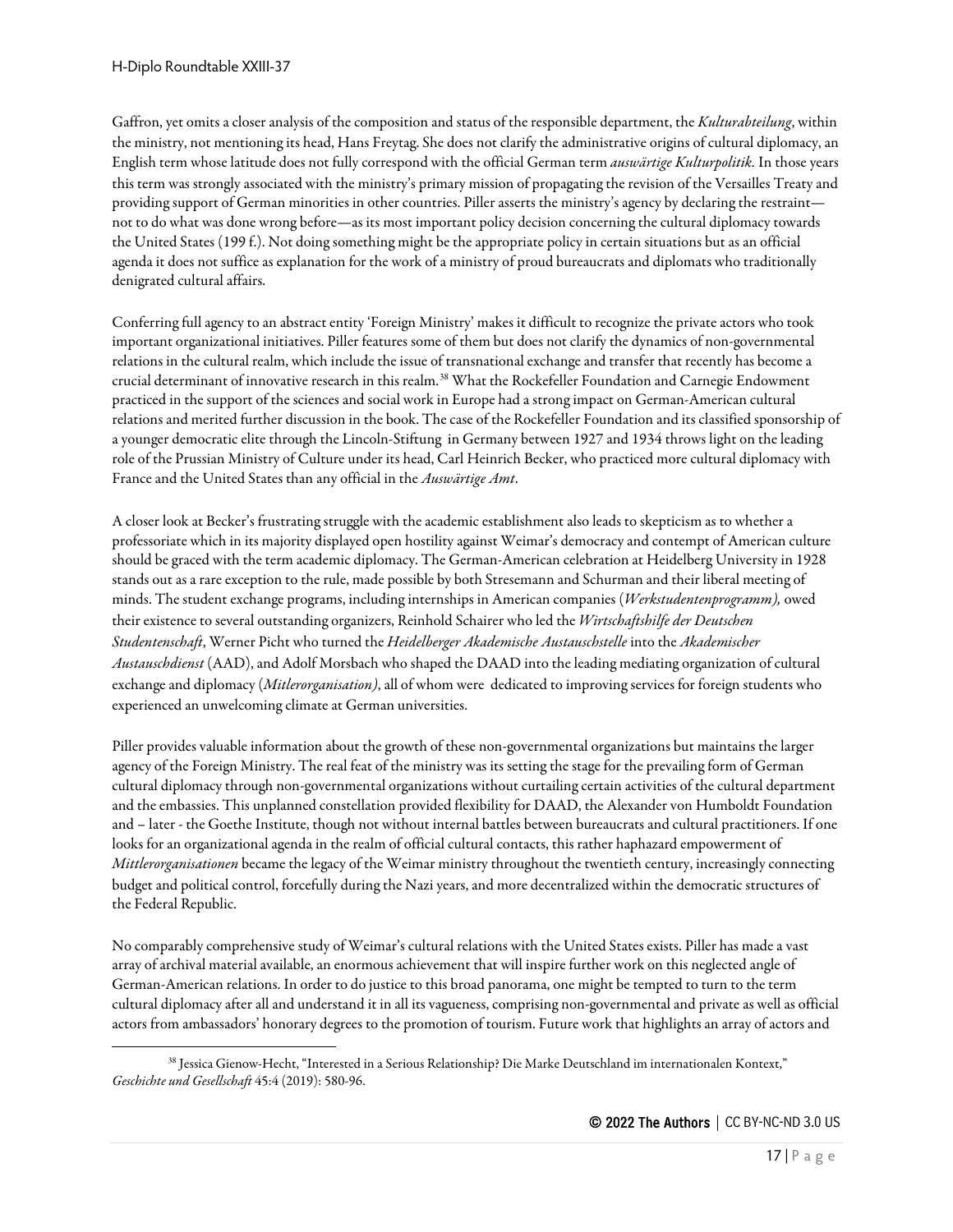opening interpretive space for the neglected dynamics of cultural interchange would help correct the picture that the Foreign Ministry with its understaffed cultural department was the central or even sole actor.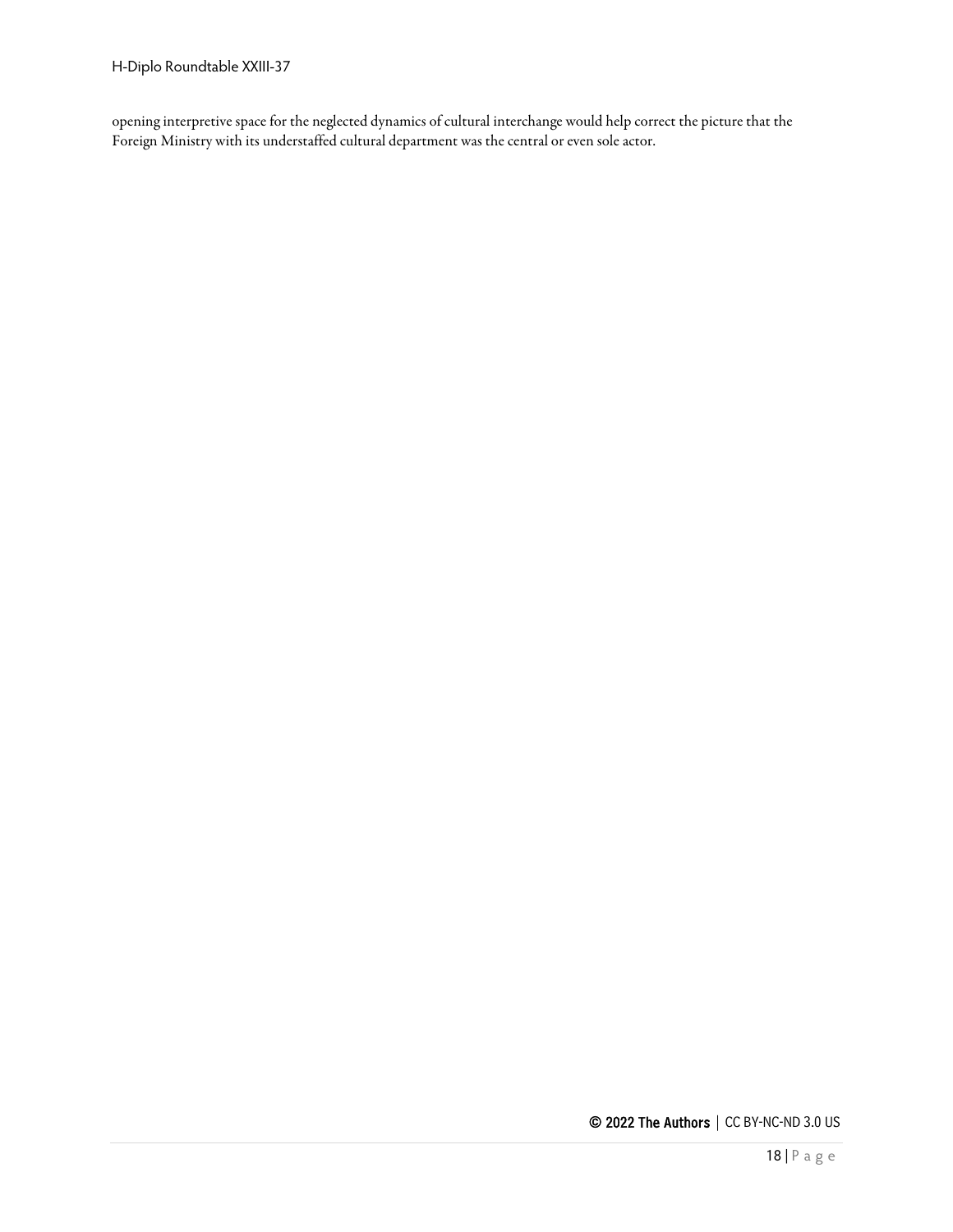## Response by Elisabeth Piller, Albert-Ludwigs-Universität Freiburg

<span id="page-18-0"></span>I would like to thank H-Diplo and Thomas Maddux in particular for organizing this roundtable, the reviewers for their generous consideration of my work and Will Gray for writing the introduction. That so many scholars took the time and effort to engage so deeply with my book is both a humbling and exhilarating experience.

I started writing *Selling Weimar* based on an apparently simple observation: in 1919 German-American relations had reached an unprecedented low point. The war and immediate post-war period had engendered suspicion, resentment, even hatred on both sides of the Atlantic. Yet, just ten years later, American and German observers alike agreed that German-American relations were truly amiable, indeed, that they had 'never been better.' How did this remarkable rapprochement unfold, I wondered, and what had Weimar-era actors (state and non-state) done to facilitate it? How had they tried to restore the sympathy and support of the United States, a country which—as Allied creditor—was in a unique position to help them achieve Germany's central foreign policy goal: the revision of the Versailles Peace Treaty. Scholars have grappled with these questions before, of course, albeit mostly from an economic and financial perspective. German foreign minister Gustav Stresemann, for example, systematically and ultimately successfully courted the United States for its financial support.<sup>39</sup>

By contrast, *Selling Weimar* focuses on Weimar Germany's activities to rebuild cultural relations in the hope of improving the German image abroad, especially the efforts that were aimed at German-Americans, American universities, and American tourists. In doing so, it makes three larger historiographical contributions. First, it moves historical attention from economic to cultural relations and helps understand the ensuing rapprochement not only as a consequence of shared economic interests but also of a successful German public diplomacy. Second, by delving into the continuities and discontinuities of public diplomacy from Wilhelminian to Weimar to Nazi Germany it shows that Weimar Germany embraced a 'republican foreign policy' that was substantially different in both its means and aims from the Wilhelminian and the Nazi era.[40](#page-18-2) Finally, *Selling Weimar* foregrounds the centrality of the United States to Weimar ambitions and underlines the modernizing impact of US ascendency on German and European diplomacy.

By and large, these points seem to have come across successfully, although I agree that certain events or developments would have warranted more detailed treatment. I fully concede Brian Etheridge's point, for example, that US images of Germans in the nineteenth century warrant more extensive study and I share Frank Trommler's opinion that Gustav Frenssen's 1922 trip to the United States would be a fascinating subject of study. That said, I want to elaborate on two issues that seem to demand further explanation.

#### *Peaceful Revisionists*

The first issue concerns the group of actors who are at the very heart of *Selling Weimar*. Trommler suggests that I have overstated the significance of the German Foreign Ministry in my analysis while simultaneously downplaying other, more critical, actors like the Prussian Ministry of Culture or non-state actors. This is an important point that reflects longstanding

<span id="page-18-2"></span><span id="page-18-1"></span><sup>39</sup> Manfred Berg, "Germany and the United States: The Concept of World Economic Interdependence," in Carole Fink and Axel Frohn, eds., *Genoa, Rapallo, and European Reconstruction in 1922.* (Cambridge: Cambridge University Press, 1991), 77-93; Berg, *Gustav Stresemann und die Vereinigten Staaten von Amerika. Weltwirtschaftliche Verflechtung und Revisionspolitik, 1907–1929* (Baden-Baden: Nomos, 1990).

<sup>40</sup> Peter Krüger, *Die Außenpolitik der Republik von Weimar* (Darmstadt: Wissenschaftliche Buchgesellschaft, 1985).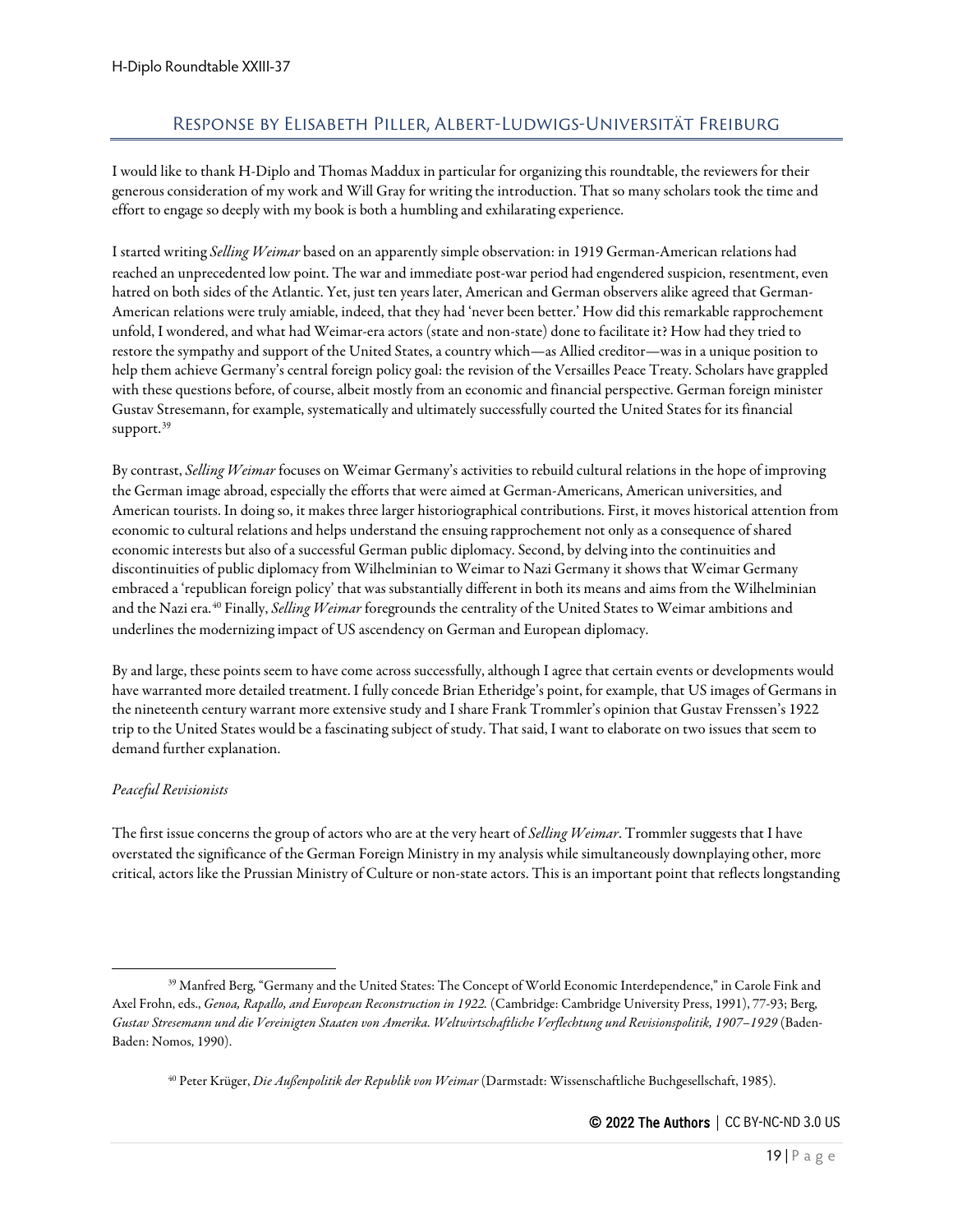discussions in the field of international history.[41](#page-19-0) However, I do not think that this criticism is fully merited. *Selling Weimar*  does indeed take transnational connections and non-state actors very seriously. As Jessica Gienow-Hecht points out in her review, the book covers "a multitude of different actors, advertising agents, travel agents, bankers, government officials and many others in Weimar Germany." In fact, many of the non-state actors that Trommler would have liked to have seen more of, such as Adolf Morsbach or Reinhold Schairer, are quite extensively covered (mentioned 34 and 42 times respectively). The same is true to some degree for their American partners.<sup>[42](#page-19-1)</sup> My ambition was never to privilege state over non-state actors but to find a meaningful way to study their interactions and common projects. To this end, I foregrounded a group of 'peaceful revisionists': a group of mostly bourgeois, mostly male educators, diplomats and businessmen who were committed to forging closer ties with the United States. In analyzing their efforts, I focus on those individuals with the strongest interest in and influence on shaping German *Amerikapolitik,* often irrespective of their position in academic or diplomatic pecking orders.

With regard to the Foreign Ministry, for example, I paid substantial attention to lower-rung officials such as German consuls in the United States or mid-tier *Amerika-*experts in Berlin. It was precisely because public diplomacy was a new and fairly unprestigious field of foreign policy at the time that these 'lesser figures' could play an important role. It is for that reason, too, that *Selling Weimar* neglects otherwise prominent officials like Hans Freytag (head of the Foreign Ministry's cultural department after 1926). By all available evidence, Freytag simply had comparatively little bearing on Germany's cultural *Amerikapolitik*. It is worth re-emphasizing that *Selling Weimar* is *not*a study of the Foreign Ministry (or any of its departments) but of a loose group of US-focused peaceful revisionists inside *and* outside the Wilhelmstrasse.

That said, Trommler is certainly correct to note that *Selling Weimar* "credits the cultural diplomacy of these years more or less to the *Amt* [the German Foreign Ministry]*,* projecting its agency in most contact areas." I do indeed accord a strong and often central role to German diplomats and, I believe, for very good reason. For one, the Foreign Ministry *was* crucial. Public diplomacy required comparatively lavish funds and the Wilhelmstrasse increasingly possessed such funds—if never to the extent necessary or desirable. The new German constitution also gave the Reich (rather than the states) sole authority over international representation and the Foreign Ministry and its missions had the necessary transatlantic infrastructure and connections to this end. Of course, German public diplomacy as well as the transatlantic rapprochement of the 1920s could be studied differently. As the work of the reviewers shows—Etheridge on intellectuals and writers as 'memory diplomats', Charlotte Lerg on professors and university presidents, Gienow-Hecht on German musicians and journalists, and Trommler's own 700-page study of Germany's international cultural relations in the twentieth century—a more exclusive focus on non-state actors is deeply rewarding.[43](#page-19-2) Yet for the broader set of questions that *Selling Weimar*asks, such an

<span id="page-19-2"></span><sup>43</sup> See Brian Etheridge, *Enemies to Allies: Cold War Germany and American Memory* (Lexington: University Press of Kentucky, 2016); Jessica Gienow-Hecht, *Transmission Impossible: American Journalism as Cultural Diplomacy in Postwar Germany, 1945–55* (Baton Rouge: Louisiana State University Press, 1999); Id., *Sound Diplomacy: Music and Emotions in Transatlantic Relations, 1850–1920*

<span id="page-19-0"></span><sup>41</sup> See for example, Thomas W. Zeiler, "The Diplomatic History Bandwagon: A State of the Field," *Journal of American History* 95:4 (March 2009): 1053–1073, as well as the responses by Jessica Gienow-Hecht and Kirstin Hoganson in the same issue.

<span id="page-19-1"></span><sup>42</sup> *Selling Weimar* pays attention to the Carnegie Endowment as well as the Institute of International Education and draws heavily on recent works on these matters: see Malcolm Richardson, Jürgen Reulecke, Frank Trommler, eds., *Weimars transatlantischer Mäzen: Die Lincoln-Stiftung 1927–1934. Ein Versuch demokratischer Elitenförderung in der Weimarer Republik* (Essen: Klartext, 2008); Katharina Rietzler, "Before the Cultural Cold Wars: American Philanthropy and Cultural Diplomacy in the Inter-War Years," *Historical Research* 84:223 (February 2011): 148–164; Helke Rausch, "US-amerikanische 'Scientific Philanthropy' in Frankreich, Deutschland und Großbritannien zwischen den Weltkriegen," *Geschichte und Gesellschaft* 33:1 (2007): 73–98; Judith Syga-Dubois, *Wissenschaftliche Philanthropie und transatlantischer Austausch in der Zwischenkriegszeit. Die sozialwissenschaftlichen Förderprogramme der Rockefeller Stiftungen in Deutschland* (Cologne: Böhlau, 2019); Tomás Irish, "Peace through history? The Carnegie Endowment for International Peace's inquiry into European schoolbooks, 1921–1924," *History of Education* 45:1 (2016): 38-56; see also Elisabeth Piller, "A Tumultuous Relationship: Nicholas Murray Butler and Germany in the Era of the Two World Wars," *Bulletin of the German Historical Institute* 67 (Nov 2020): 71-100.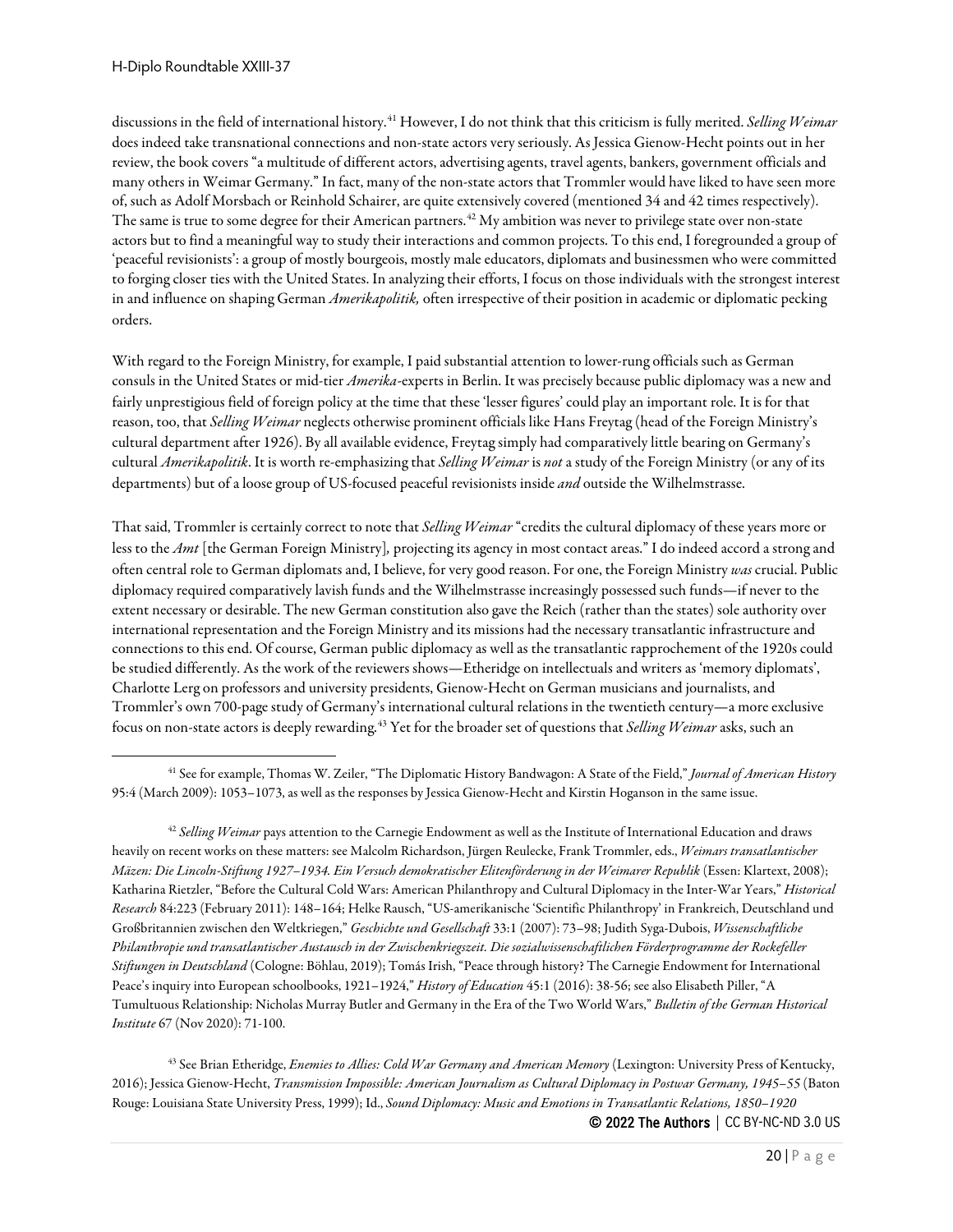approach seems of only limited use. For example, in order to assess the (dis-)continuities of German foreign policy and trace the formation of a genuinely novel 'republican foreign policy' in the Weimar era, attention to the *Auswärtiges Amt* is paramount; and in order to grasp why a conservative and disinterested Foreign Ministry came to adopt a vast new infrastructure and understanding of public diplomacy, it makes sense to focus on the efforts of diplomats. In all, studies that focus more exclusively on non-state initiatives or the Prussian Ministry of Culture would be highly desirable; but they could not answer all the questions *Selling Weimar*asks.

In this context, I would also like to respectfully disagree with Trommler's contention that *Selling Weimar* "credits the most conservative and anti-democratic arm of the German government with creating the face of Weimar democracy in democratic America," without apparently acknowledging this paradox. True, I credit diplomats and other groups with representing the Weimar Republic abroad, and I do note that they generally failed to advertise its democratic character. However, the striking thing is not that mostly conservative diplomats eschewed a more clearly 'democratic' representation of Weimar Germany but that left-liberal 'peaceful revisionists' often acted in a similar way. Even prior to 1933, the German Academic Exchange Service sent German students to the United States (as 'national ambassadors' no less) who were openly hostile to the Republic; in the same vein, the German Tourism Information Office in New York City, which was easily the most effective German promotional body of the 1920s, never advertised Weimar Germany as being particularly democratic—despite the fact that they knew it would 'sell' in the United States. Even the level of commitment of those who sought to promote a 'new Germany' abroad, including Prussian Minister of Culture Carl Heinrich Becker or German Ambassador to Washington Friedrich von Prittwitz und Gaffron, was often tempered by other priorities.[44](#page-20-0) As *Selling Weimar* shows, it was the central shortcoming of Weimar public diplomacy—a shortcoming not limited to diplomats—that when facing a choice between advancing a democratic image of Germany and advancing the revision of the peace treaty, many German contemporaries invariably chose the latter.

## *Culture and Politics in the Interwar Period*

This leads me to a second point, raised by Gienow-Hecht, about the intersection of culture and politics in international relations. As she points out, history abounds with examples where close cultural relations did not translate into political accord. So what, if anything, did Weimar public diplomacy have to do with postwar transatlantic rapprochement and what may it tell us about the nexus between culture and politics? My findings suggest that cultural and political rapprochement did indeed go hand in hand in the 1920s, and that public diplomacy decisions at times mattered greatly. It is the book's longrange focus, including its discussions of pre-1918 and post-1933 initiatives, that offers particularly valuable insights in that respect. For example, I show that in the 1920s diplomats and Germandom enthusiastsabandoned their earlier aggressive stance toward German-Americans and treated them not as German agents on US soil but as a potentially sympathetic, entirely American group. They thereby avoided one of the most serious transatlantic irritants of Wilhelminian days and took a substantial step toward closer relations with the United States. Just how critical this decision was is apparent from US outrage over Germany's renewed ethnic outreach after 1933.

If *Selling Weimar* thus demonstrates the political impact of distinct cultural policy decisions, the overall success of public diplomacy in the 1920s owed to its close alignment with Weimar's larger foreign policy priorities and subsequent efforts to consider US 'psychology' whenever possible. As German diplomats, professors, tourist boosters and industrialists went in search of US financial and political support, they anticipated and accommodated US wishes every step of the way. It was

(Chicago: University of Chicago Press, 2009); Charlotte Lerg, *Universitätsdiplomatie. Wissenschaft und Prestige in den transatlantischen Beziehungen, 1890–1920* (Göttingen: Vandenhoeck & Ruprecht, 2019); Frank Trommler, *Kulturmacht ohne Kompass. Deutsche auswärtige Kulturbeziehungen im 20. Jahrhundert* (Cologne: Böhlau, 2013); I would also like to point to Tara Windsor, "Dichter, Denker, Diplomaten: German Writers and Cultural Diplomacy after the First World War" (PhD, University of Birmingham, 2013).

<span id="page-20-0"></span><sup>44</sup> On Prittwitz see Michael Wala, *Weimar und Amerika. Botschafter Friedrich von Prittwitz und Gaffron und die deutschamerikanischen Beziehungen von 1927-1933* (Stuttgart: Franz Steiner, 2001).